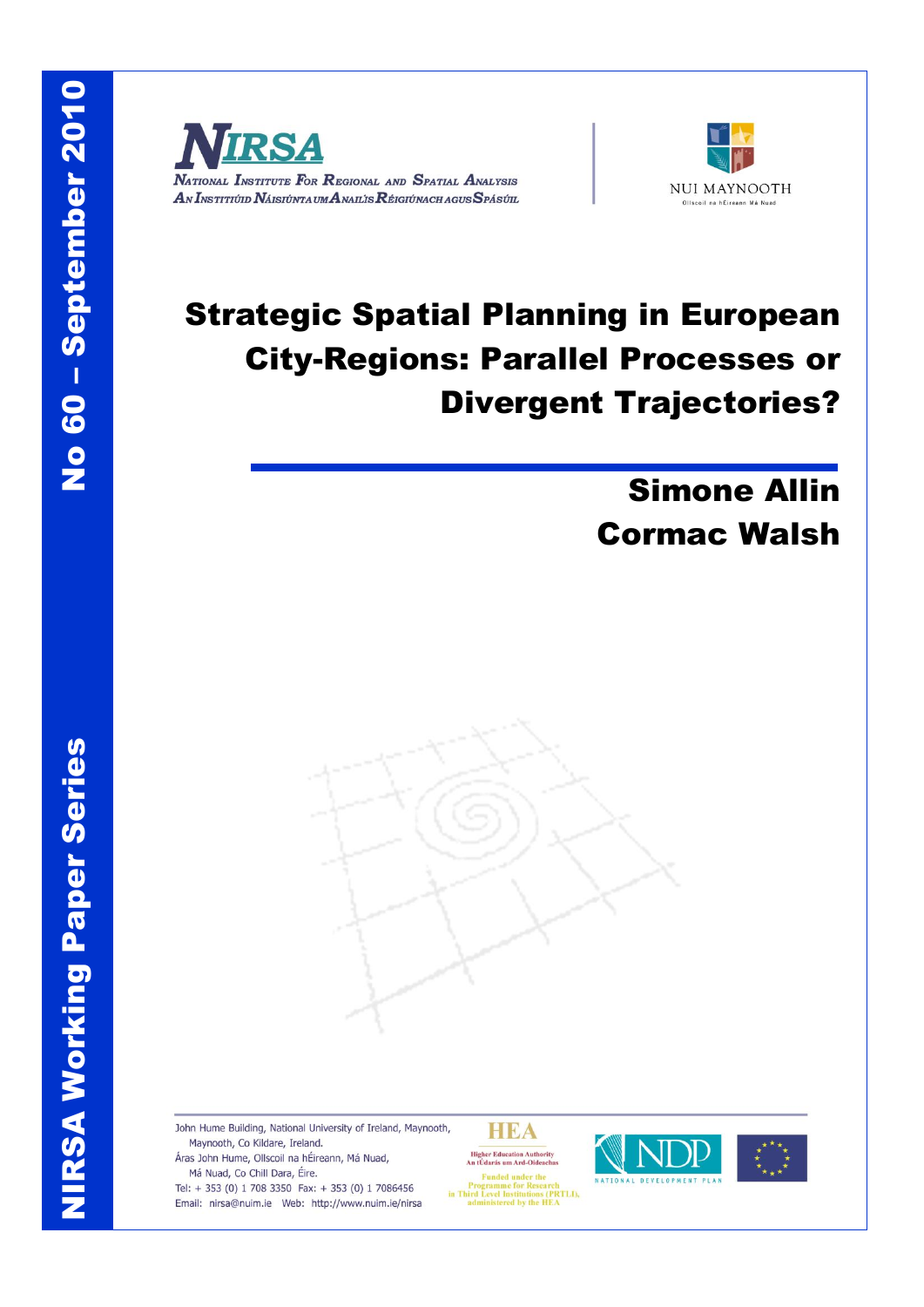# **Simone Allin<sup>1</sup> and Cormac Walsh<sup>2</sup>**

# **Strategic Spatial Planning in European City-Regions: Parallel Processes or Divergent Trajectories?**

#### *Abstract*

*Drawing on recent experiences of strategic spatial planning in two city-regions in Europe, the paper seeks to challenge dominant narratives of the emergence of strategic spatial planning as a uni-dimensional process of policy convergence. Recognising a need for fine-grained analysis of practices of spatial planning in diverse territorial and institutional contexts, the paper presents a framework for contextualised comparative analysis, identifying multiple levels of differentiation. The application of this comparative framework is subsequently illustrated with reference to the two city-regions of Dublin and Erfurt. The paper concludes with an outline of an agenda for further research.* 

*Key words: Strategic spatial planning, city-regions, comparative analysis, territorial and institutional context*

#### **1. Introduction**

l

Practices of spatial planning in Europe have borne witness to considerable challenges in recent decades as a consequence of changing policy priorities, heightened expectations and increased socio-economic and demographic disparities (Albrechts, 2004; Nadin, 2007; Schmidt, 2009). Recent decades have, however,

<sup>&</sup>lt;sup>1</sup> Research Fellow at Department of Town and Regional Planning, University of Sheffield (United Kingdom).

<sup>&</sup>lt;sup>2</sup> Postdoctoral Research Fellow at National Institute for Regional and Spatial Analysis (NIRSA), National University of Ireland Maynooth (Republic of Ireland).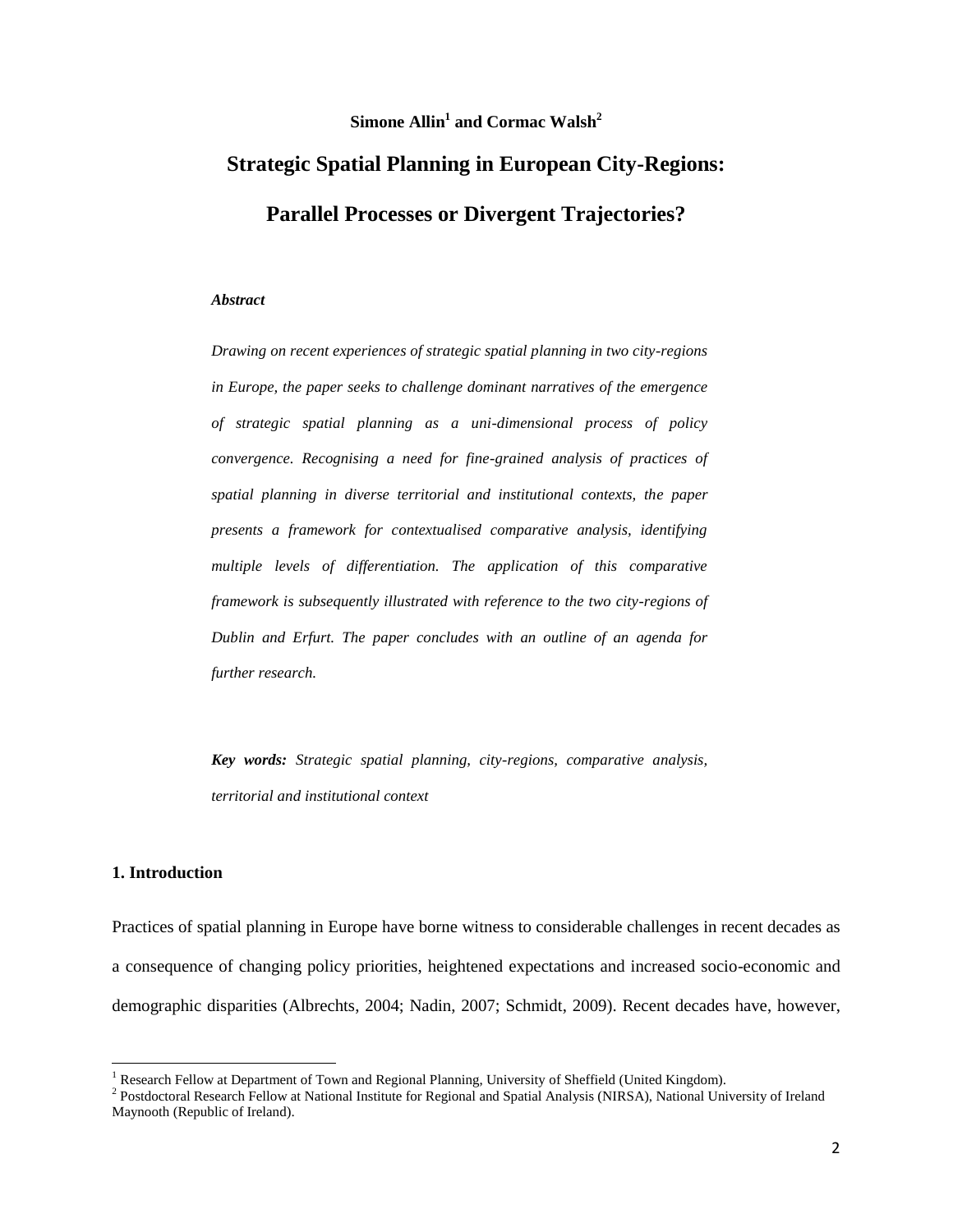also witnessed the emergence of new strategic approaches to spatial planning at local, regional, national and transnational scales, which have sought to broaden the scope and enhance the governance capacity of spatial planning in practice (Healey et al., 1997; Albrechts et al., 2003). For Faludi (2000) the purpose of strategic planning is to inform decision-making in practice, rather than to directly influence material outcomes (i.e. the object of *project* plans). From this perspective, strategic (spatial) planning is viewed as a continuous process, which provides a frame of reference for subsequent decisions and actors (Faludi, 2000, 303). Hopkins (2001) similarly provides a decision-centred instrumental rationale for strategic planning. He argues that planning may usefully inform future decision-making where decisions are interdependent, indivisible and irreversible and knowledge of the future is partial or incomplete (Hopkins, 2001, 5). The concept of strategic spatial planning places emphasis on the development of coordinated or integrated perspectives that transcend traditional sectoral policy divisions through a specific focus on the spatial impacts of sectoral policies (Albrechts et al., 2003; Salet et al. 2003a; Adams et al., 2006a).

Challenging an instrumentalist view of planning, a number of authors have stressed the role of values in strategic spatial planning. For Healey (1997) the concept of strategic spatial planning places particular emphasis on the development of approaches to policy-making where objectives and values relating to future sociospatial development within a territory or functional space are shaped, framed and negotiated as part of the strategy-making process. Albrechts (2004) similarly defines strategic spatial planning as a:

'public-sector-led sociospatial process through which a vision, actions and means for

implementation are produced that shape and frame what a place is and may become'.

He argues that a concern for value rationality or substantive rationality is necessary to counteract an instrumentality approach where the future is extrapolated through an analysis of current tends (Albrechts, 2004, 750). From this perspective, strategic spatial planning, influenced by communicative planning theory, is identified as distinct from previous or traditional practice in regional and supra-local planning, particularly the rational comprehensive model (see also Adams, 2008; Davoudi and Strange, 2009).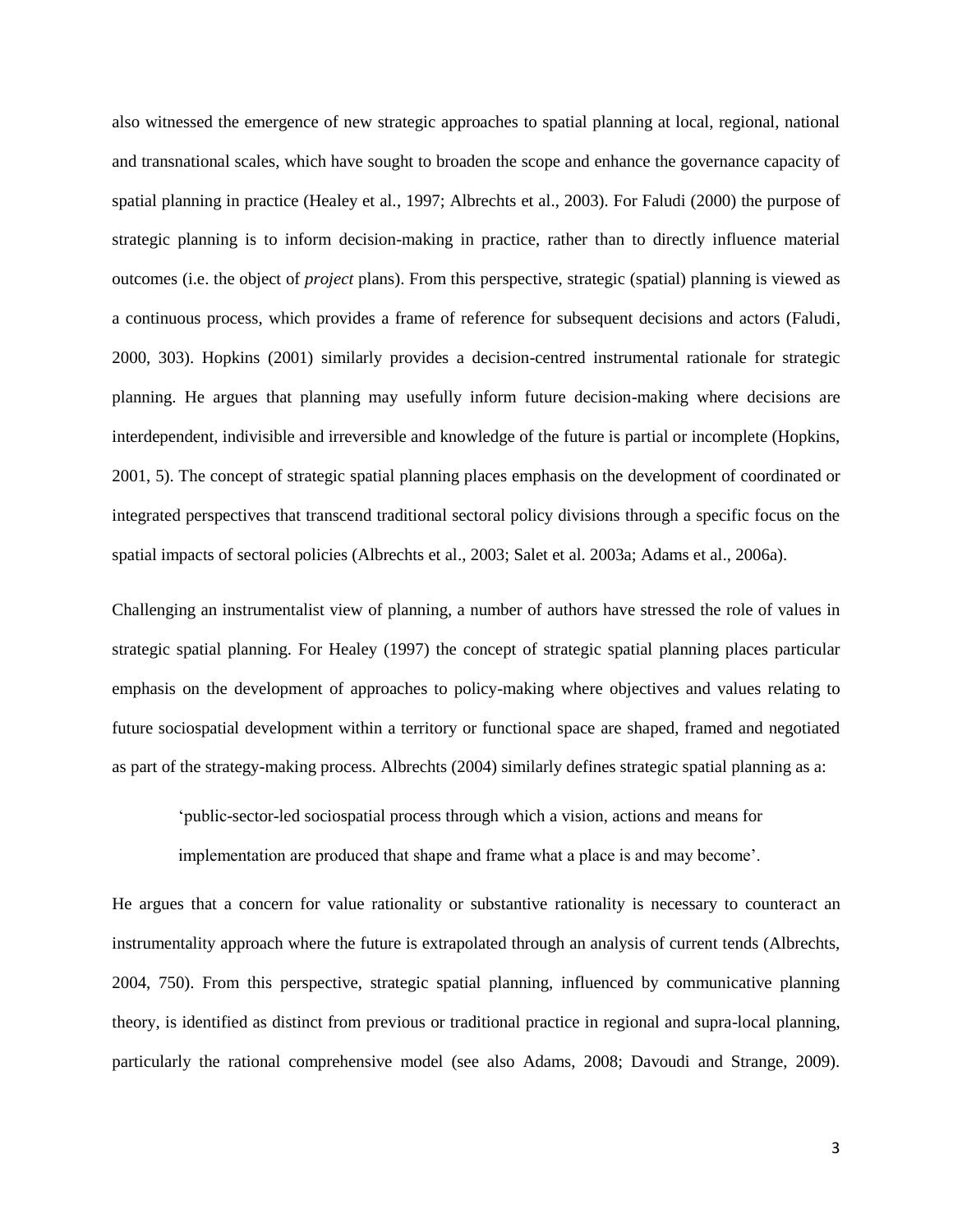Strategic spatial planning is, however, recognised as a highly ambiguous concept in planning theory and practice, ascribed different meanings and interpretations in different contexts (Sartorio, 2005).

The concept of a re-emergence or revival of strategic spatial planning in Europe since the 1990s is more specifically associated with the development of spatial planning policy and perspectives at the European scale. In particular the publication of a European Spatial Development Perspective (ESDP) (Committee on Spatial Development, 1999) and the more recent adoption of the principle of territorial cohesion policy have served to highlight the significance of territorially differentiated perspectives on processes of social and economic development in the context of the European Union (CEC, 2008; Faludi, 2007a, b, and 2010). The emergence of European spatial planning and territorial cohesion policy has also served to highlight the need for the territorial integration of European sectoral policies, in light of increased evidence and concern regarding the differentiated and at times contradictory impact of European Union sectoral policies and directives in different territorial contexts (Schout and Jordan, 2007).

This paper further explores the concept of strategic spatial planning and its associated practices in different institutional, cultural and territorial contexts. In particular the paper examines the extent to which recent developments in spatial planning policy and practice characterised by a shift towards strategic thinking and communicative modes of practice, reflect parallel processes or divergent trajectories of change. Section 2 below reviews the existing literature on the role of institutional, cultural and territorial context on spatial planning in Europe. Two case studies of strategic spatial planning in practice are subsequently presented in Section 3. The case studies serve to illustrate contrasting experiences of spatial strategy-making and planning policy reform in two European city-regions (Dublin, Ireland and Erfurt, Germany). Drawing on the case studies and review of the literature a framework for contextualised comparative analysis of spatial planning in European city-regions is presented in Section 4. Section 5 closes the paper with general conclusions and the outline of an agenda for further research.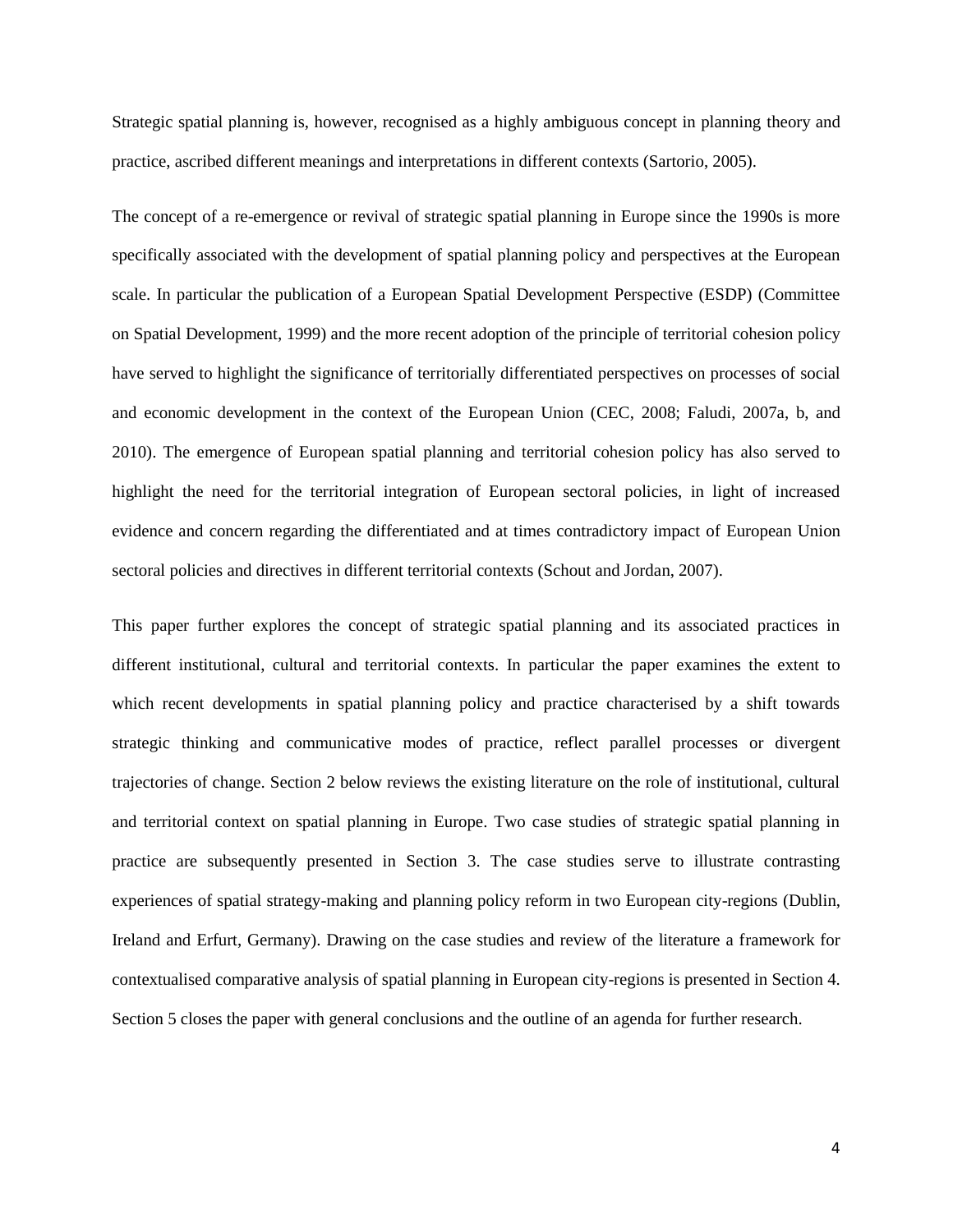#### **2. Spatial Planning in Comparative Perspective**

A process of *Europeanisation* has been identified as principles of spatial planning with a long tradition in a number of central European countries, including the Netherlands, France and Germany have become institutionalised and adopted in European regional and territorial policy discourse largely through European Union projects and initiatives (Faludi, 2004; Jensen and Richardson, 2004; Kunzmann, 2006). Within this context 'European spatial planning' is viewed as a hybrid model of spatial planning, borrowing extensively from particular aspects of German *Raumplanung,* French *le aménagement du territoire* and Dutch *ruimtelijke ordening* (Faludi, 2004). For Böhme and Waterhout (2008) the Europeanisation of spatial planning may be viewed as a three-fold process encompassing:

- 1. The emergence of 'planning for Europe' through the preparation of the ESDP and the ongoing institutionalisation of territorial cohesion and spatial development policy;
- 2. The influence of 'planning for Europe' on spatial planning systems, policies and practices within EU member states – 'planning in Europe';
- 3. The influence of European sectoral policies and European integration on 'planning in Europe'.

(Source: adapted from Böhme and Waterhout, 2008, 243; Dühr et al., 2010, 360).

It is significant to note that the 'reorientation' of national spatial development policies was explicitly recognised as a core component of the application of the ESDP, while the need for a 'Europeanisation of state, regional and urban planning' was seen to be increasingly evident (CEC, 1999, 45; in: Sykes, 2008, 538).

Lloyd and Peel (2005, 313) note, however, that the interpretation and translation of European spatial planning in different contexts has strongly 'national' characteristics, reflecting a diversity of traditions,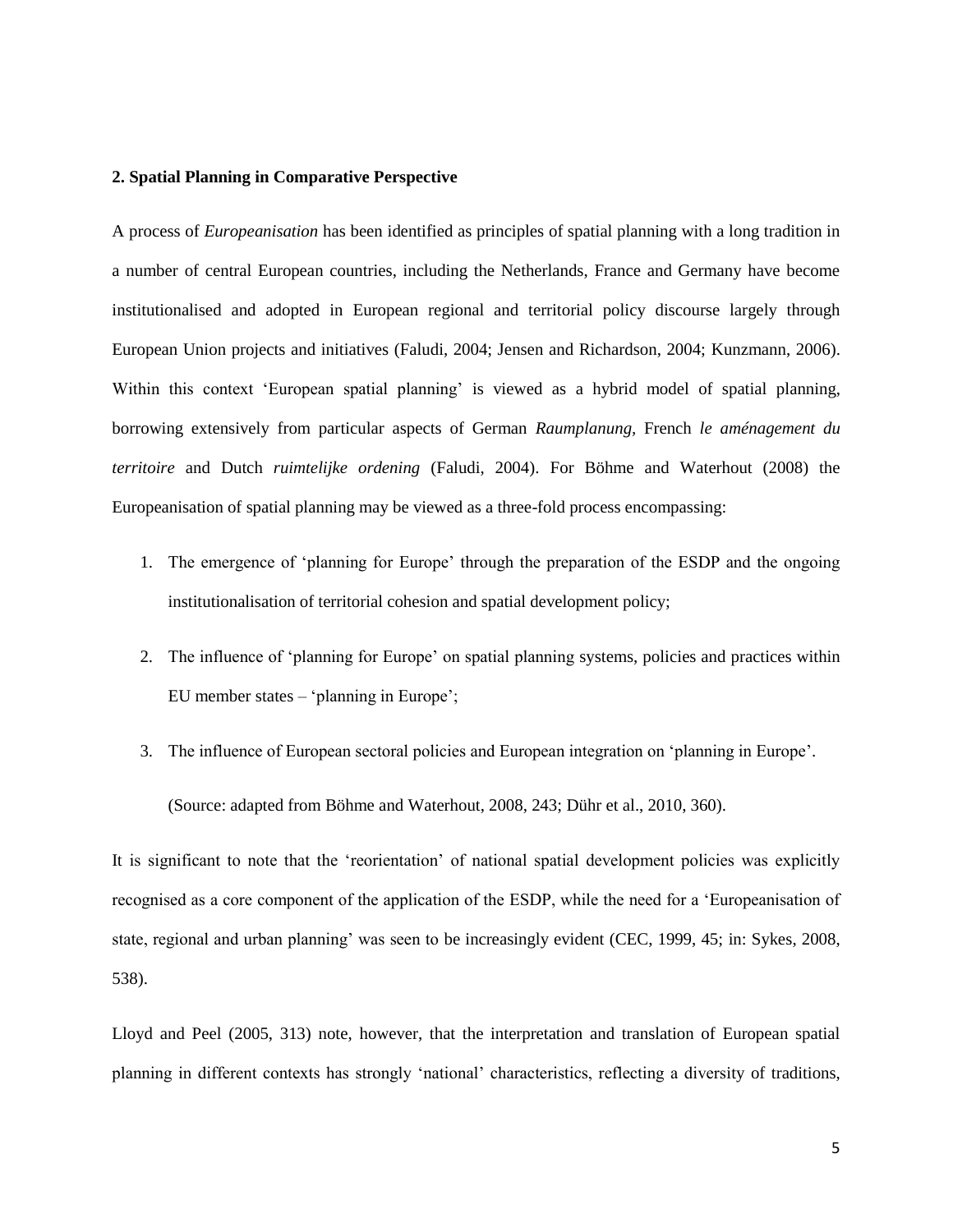policy trajectories, institutional arrangements and political concerns. Drawing extensively on comparative planning, policy science and European integration literatures, Sykes (2008) further stresses the importance of context in research on spatial planning in Europe and more specifically on the application of the ESDP in national and sub-national territorial contexts. He notes that a contextual and comparative approach reflects both a long-standing emphasis in comparative planning studies on the significance of historical, cultural and planning contexts and a more recent focus on 'contextualism' in post-positivist and in particular social constructivist approaches to policy analysis (2008, 552).

The *Compendium of Spatial Planning Systems and Policies* published by the European Commission (CEC, 1997) made explicit reference to the diversity of planning traditions in Europe, arising from 'historical and cultural conditions, geographical and land-use patterns, the constitutional, administrative and legal framework, levels of urban and economic development, and political and ideological aspirations' (CEC, 1997, 34). It was further noted that the 'use and meaning' of particular concepts and terminology employed in different contexts may reflect territorially specific 'legal, socio-economic, political and cultural forces' (CEC, 1997, 23; see also Fabbro and Haselsberger, 2009). The typology of 'ideal-types' produced by the *Compendium*, however, is framed in terms of an anticipated process of policy convergence. In particular, the planning systems of the UK and Ireland are identified as moving away from the land-use regulation ideal-type towards the comprehensive-integrated model of spatial planning, most strongly associated with the planning systems of Germany and the Netherlands. It may be argued, however, that the capacity and potential of strategic spatial planning initiatives in countries such as the UK and Ireland differ significantly from the ideal of comprehensive integrated planning or its practical manifestations in the Netherlands, Germany or elsewhere. In this context, Albrechts et al. (2003) have specifically argued for the need for national and sub-national case studies to assess the power of strategic planning initiatives to substantively shape regulatory practices, budget allocations, project proposals and spatial development trajectories in practice.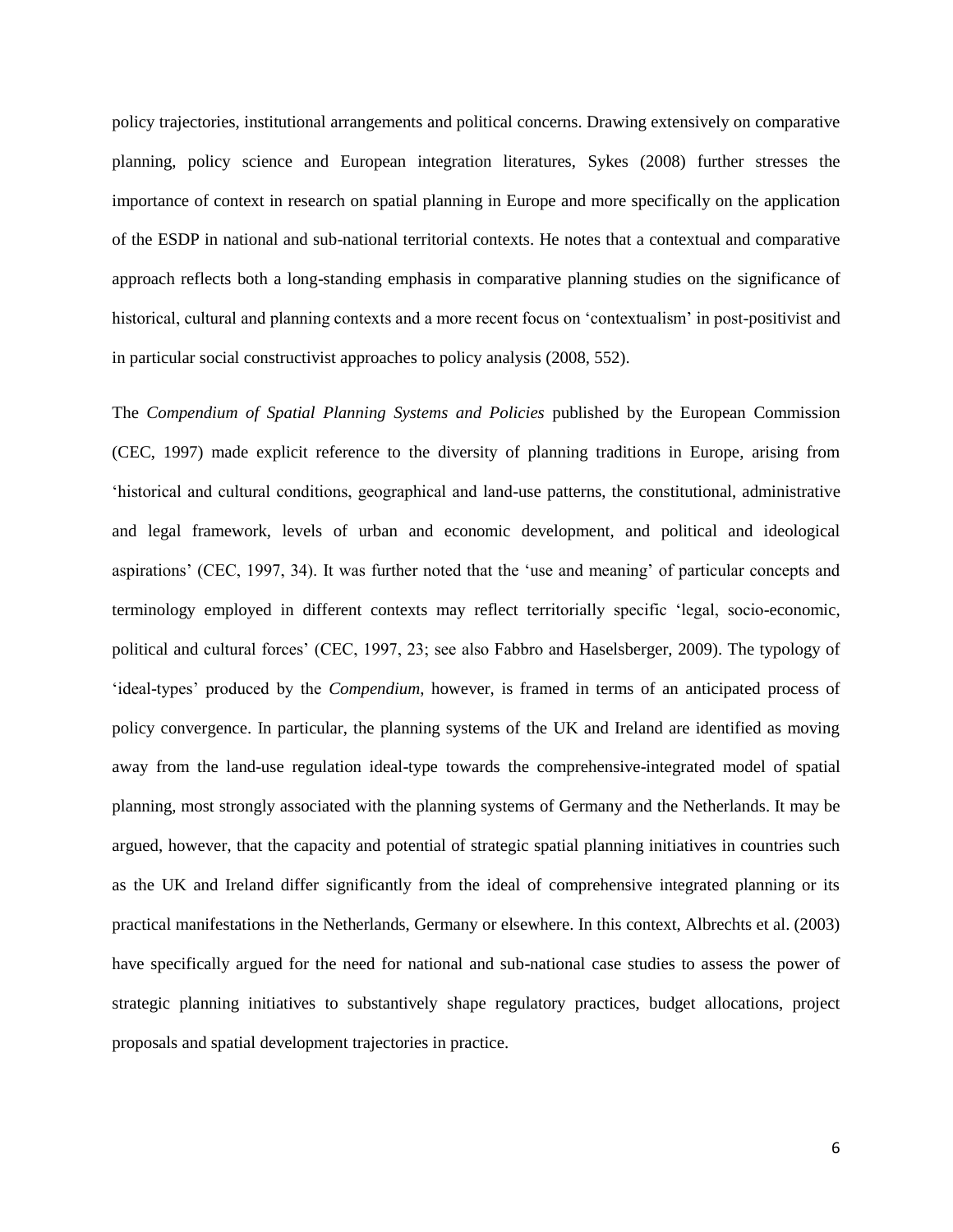More recently the concept of 'planning culture' has been employed to refer to the 'norms, values and principles that underlie planning practice' (Dühr et al., 2010, 375). For Friedmann (2005, 184) planning culture refers specifically to variations in the practice and interpretation of spatial planning in particular contexts: 'the ways, both formal and informal, that spatial planning in a given multi-national, region, country or city is conceived, institutionalised and enacted'. Knieling and Othengrafen (2009, xxiv) introducing their recent comparative study of planning cultures in Europe place particular stress on beliefs, values and concepts of justice in addition to political and legal systems and structures of governance as defining characteristics of distinct planning cultures.

A number of studies have, furthermore pointed to a diversity of factors behind recent shifts in spatial planning policy and practice, challenging an exclusive focus on the influence of European Union policy and the application of the ESDP. Albrechts (2004) has indentified an increased recognition of the shortcomings of traditional approaches and increased environmental awareness as critical drivers leading to shifts in spatial planning practice in Belgium and elsewhere in Europe. Nadin (2007) identifies pragmatic concerns regarding the performance and transparency of the existing planning system as significant in providing support for the concept of the 'new spatial planning' in the UK. Harris and Hooper (2004) point to concerns regarding the coordination of the spatial impacts of a range of sectoral policies as one of the key drivers behind a shift to spatial strategy-making in the context of the Wales Spatial Plan.

In more general terms, a number of authors have associated the recent emergence or revival of strategic approaches to spatial planning in Europe to shifts in the broader institutional and governance landscape. In particular, a renewed focus on spatial planning as a strategic policy instrument is attributed to an increased need for consensus-based policy coordination in the context of institutional fragmentation and increasingly complex intergovernmental relationships (Healey et al., 2002; Salet and Faludi, 2000; Salet et al., 2003). Although the diversity of state-society relations and political-administrative structures and traditions in Europe is explicitly acknowledged, it is argued that a number of key trends associated with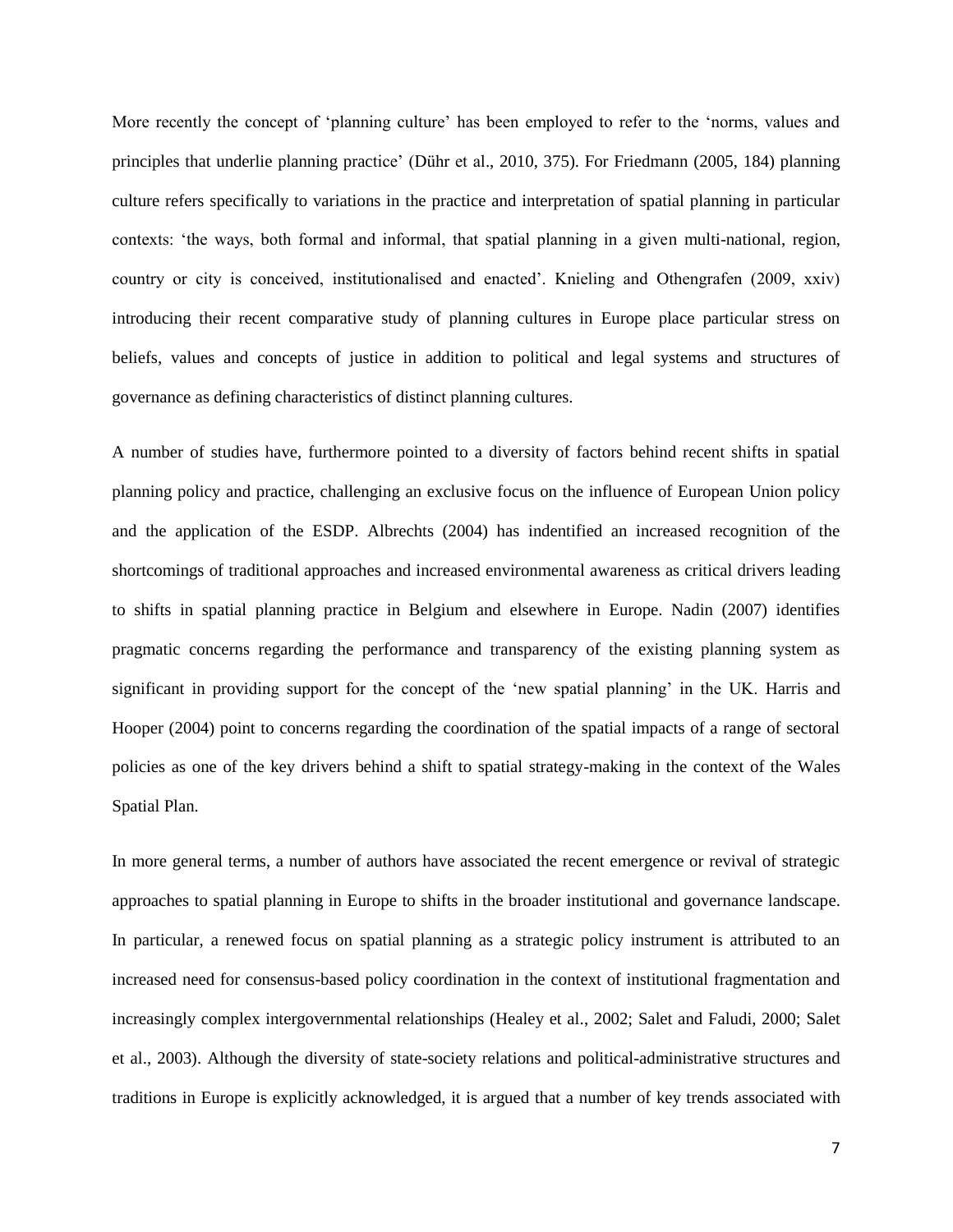the decline of national welfare states since the 1980s have led to a profound 'institutional transformation' common to all European cities. In particular, economic globalisation and liberalisation and a restructuring of intergovernmental relationships are identified as critical drivers of institutional and governance transformation at the metropolitan or regional scale. It is evident that variations in the pace, scale and intensity of institutional shifts associated with market liberalisation and globalisation on the one hand and changing intergovernmental relationships on the other may have a very significant influence on emergent policy discourses and practices of spatial planning in different territorial contexts across Europe. The particular character of the 'new spatial planning' in the UK for example has been strongly influenced both by 'New Labour' political priorities and a rescaling of territorial governance relations through political and administrative devolution in Wales, Scotland and Northern Ireland (Allmendinger and Tewdwr-Jones, 2006; Haughton et al., 2009).

It is further evident that recent innovations and developments in spatial planning have also been strongly influenced and shaped by changing socio-economic development patterns and trends. The recent development and ongoing revision and updating of a comprehensive 'evidence base' on European spatial development patterns and future potentials through the ESPON programmes and related research initiatives has served to provide insights into the principal challenges and opportunities facing the European territory (ESPON, 2010; Faludi, 2008; Dühr et al., 2010). Perhaps more significantly, however, this European-wide research provides substantive, empirical support for the concept of 'territorial diversity' as articulated in Green Paper on Territorial Cohesion and related European policy documents (CEC, 2008). The systematic analysis of indicators, processes and scenarios of change across European cities and regions, while undoubtedly part of a process of codification and social construction of the European space in accordance with particular political and policy agendas (see Jensen and Richardson, 2004; Dabinett and Richardson, 2005) also highlights the extent to which spatial development patterns and prospects differ across Europe and the extent to which these differences shape the parameters for action in terms of spatial planning and territorial cohesion policy.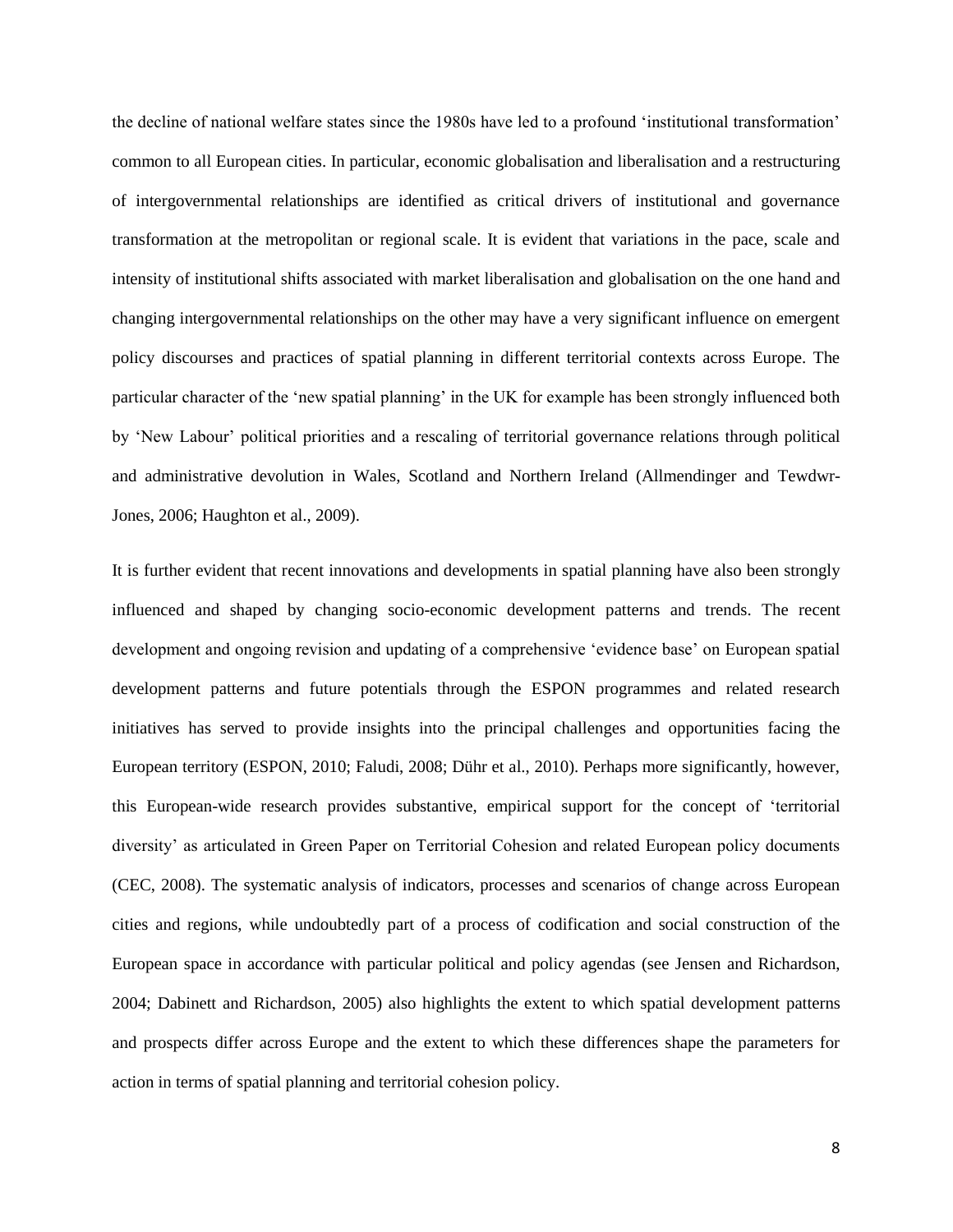The emergent practices of spatial planning in the Eastern European member states of the EU face significant challenges associated with post-socialist transformation including increased socio-spatial disparities between cities and regions at a range of geographical scales (Adams, 2008). Many cities in Germany and neighbouring states have furthermore faced considerable challenges in responding to population and economic decline, requiring a fundamental rethink of the role of spatial planning in the context of zero or negative growth (Wiechmann, 2008). In contrast, recent developments in spatial planning policy in the Republic of Ireland and Spain in particular have occurred against the background of a very rapid pace of development and population expansion, providing a very real test of the capacity of the planning system to effectively steer or control the spatial distribution, scale and intensity of development (Convery et al., 2006; Kitchin et al., 2010; Catalan et al., 2008; Maldonado, 2003; European Environment Agency, 2006).

The case studies below of strategic spatial planning in the Dublin and Erfurt city-regions illustrate the relationship between innovation and reform in spatial planning policy and practices and socio-spatial context in the form of the economic and demographic challenges and opportunities. Whereas the experience of spatial planning in the Dublin city-region has been one of significant policy reform in the face of dynamic market-led development conditions, strategic approaches to spatial planning in the Erfurt city-region have emerged in response to the lack of capacity of the existing statutory systems to effectively respond to current challenges of economic decline and demographic aging. The case studies are thus characterised by significant contrasts and consequently serve to illustrate the diversity of experience of city-regional spatial planning practice in Europe.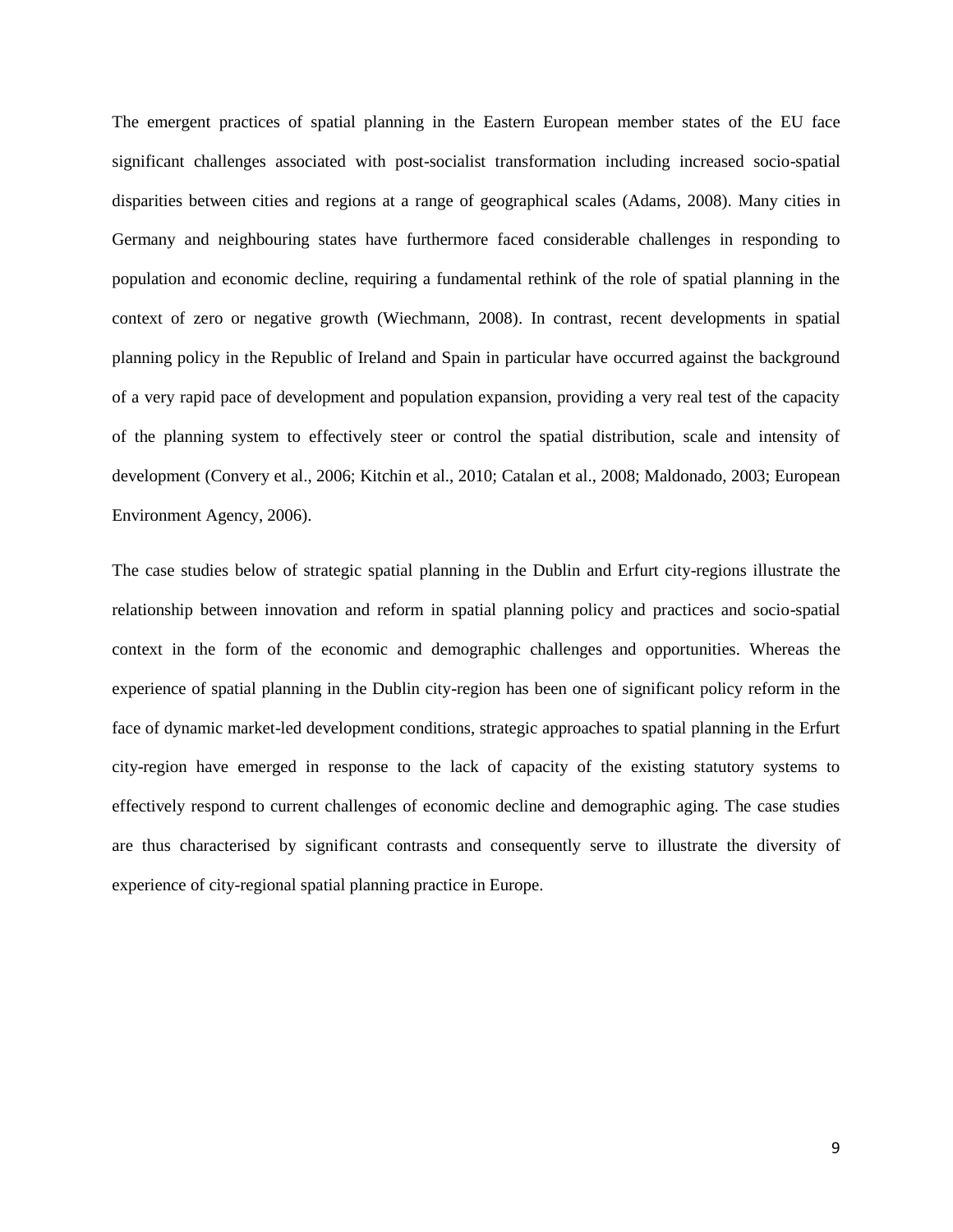#### **3. Spatial Planning in Two European City-Regions**

The following Sections 3.1 and 3.2 focus on the illustration and analysis of spatial planning practices in both case studies, Dublin and Erfurt city-regions. In Section 3.3, a critical discussion of both cases is delivered from both a national and European comparative perspective.

## **3.1 Dublin City-Region Case Study**

#### **Introduction**

Recent developments in planning policy in Ireland may be characterised in terms of a shift towards a more strategic approach to spatial planning. Legislative and policy initiatives introduced since the mid-1990s have broadened the scope of planning policy from a narrow focus on land-use regulation and associated economic development objectives to embrace concerns of sustainable development and balanced regional development in a strategic manner (Bannon, 2004). A national sustainable development strategy published in 1997 first outlined this new strategic role for planning policy, recognising the potential for spatial planning strategies to provide mechanisms for policy coordination in a spatial and environmental context (Government of Ireland, 1997; Walsh, J., 2009). The concept of sustainable development thus provided the rationale for the introduction of a spatial planning hierarchy, whereby local interests and development objectives would need to be balanced against national and regional spatial development objectives. New primary legislation, governing all aspects of planning policy, introduced in  $2000<sup>3</sup>$ , subsequently made provision for the introduction of a hierarchy of spatial plans including Regional Planning Guidelines (RPGs), and statutory Development Plans and Local Area Plans at the sub-regional and local scales. Subsequently in 2002 a National Spatial Strategy (NSS, DELG 2002) was published,

 $\overline{\phantom{a}}$ 

<sup>&</sup>lt;sup>3</sup> Planning and Development Act, 2000.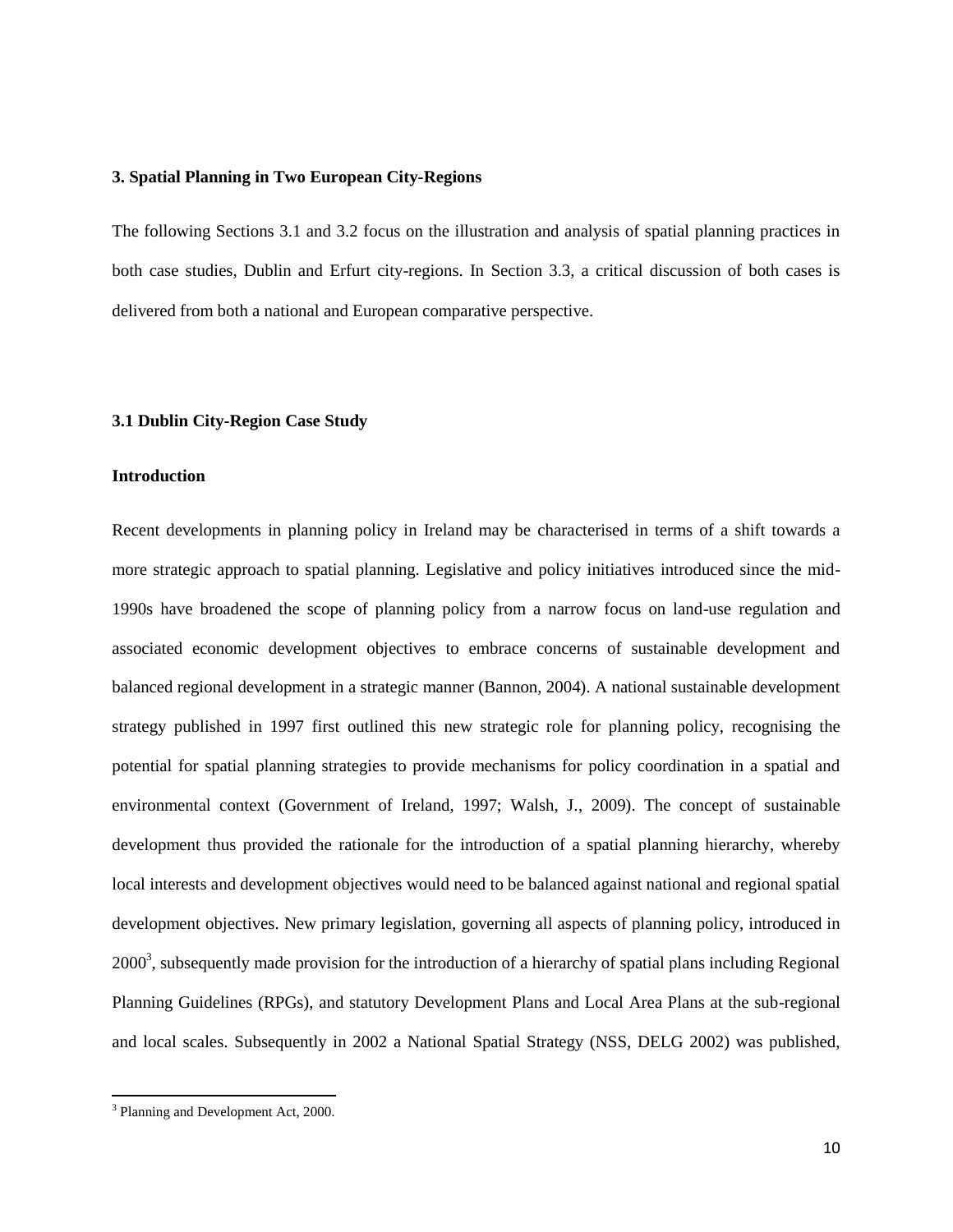informed by key concepts of balanced spatial development and polycentric urban development derived from European initiatives in strategic spatial planning (Walsh, J., 2009; Davoudi and Wishardt, 2005). Although the status of County/City Development Plans as the principal statement of planning policy, informing development control decisions at the Local Authority level has not diminished, the NSS and RPGs have provided a strategic framework for planning policy at national and regional scales. The NSS, in particular, as a national statement of spatial development objectives with a twenty year time horizon, has effectively provided a spatial dimension to other government policies, informing the regional allocation of public investment programmes through the National Development Plan process (Walsh, J., 2009).

#### **Socio-economic context**

The Dublin city-region has experienced rapid economic growth and demographic expansion from the mid – 1990s until 2007. High in-migration and natural increase of population, together with trends of declining household size contributed to a very high demand for residential, commercial and infrastructural development within the Dublin city-region (see for example Breathnach, 1998; Ellis and Kim, 2001; Convery et al., 2006). Official statistics indicate that over one third of the existing national housing stock was built in the 1998-2008 period (DEHLG, 2009). The onset of economic recession and the collapse of the property market within the Dublin city-region since 2007 have led to a sharp slowdown in rates of urban development and may lead to a shift to net out-migration over time. Official population projections however, point to continued high rates of population increase, however, with a projected increase of 17.1% for the Greater Dublin Area over the period 2010-2022 (DRA and MERA, 2010). The Greater Dublin Area (GDA) comprises two NUTS III Regions and seven Local Authority areas (counties) and corresponds approximately to the functional area of the Dublin city-region. The population of the GDA in 2006 was almost 1.2 million following an increase of 18% between 1996 and 2006 (Walsh, C., 2009). The total area of the GDA is approximately 7,810 sq. km. Artificial surfaces in the GDA (urbanised areas)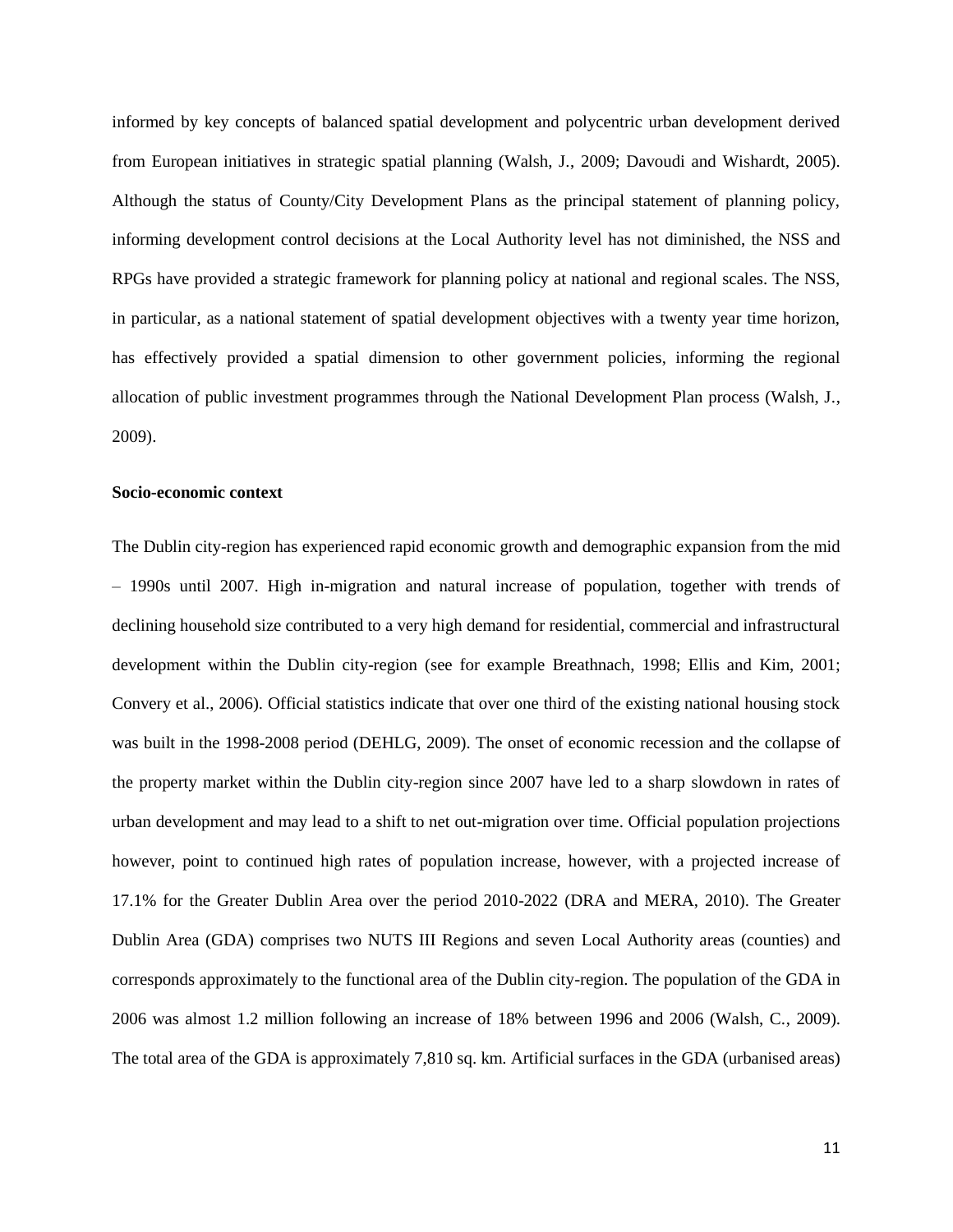expanded from approximately 479 square kilometres in 1990 to 710 sq. km in 2006, an increase of 48.1% (McInerney and Walsh, 2009).

A number of previous studies have examined the spatial implications of the Celtic Tiger period of accelerated economic growth, specifically in relation to the Dublin city-region. Williams and Shiels (1998, 2000, 2002) identify an increased concentration of development and economic growth in the Dublin and Mid-East Regions since the mid-1990s, associated with a sectoral shift towards high technology and high-skill industries (see also Breathnach, 1998). The spatial expansion of the functional labour market area of the Dublin city-region is further characterised in terms of the emergence of 'Outer Leinster<sup>,4</sup> as a location for residential development marketed towards people employed in Dublin. It is argued that residential development has 'leap-frogged' established dormitory towns in the Greater Dublin Area due to a shortage of housing supply within the Dublin Region in particular and significant houseprice differentials between the GDA and other regions (Williams and Shiels, 2002; Williams et al., 2007).

For Scott et al (2006) 'urban sprawl and dispersed patterns of settlement growth with long-distance commuting' are established as the characteristic features of settlement structure within the GDA (see also Williams and Sheils, 2002). A European Environment Agency study published in 2006 found Dublin to be a worst-case scenario of urban sprawl in Europe (EEA, 2006)<sup>5</sup>. The EEA study, however, examined patterns of land-use change only and did not explicitly examine the demographic drivers of urban growth or the functional relationships between areas of settlement growth and traditional urban areas within a city-region.

#### **A Regional Scale Spatial Planning Strategy for the Greater Dublin Area**

Strategic Planning Guidelines for the Greater Dublin Area (SPGs) were prepared in 1999, on behalf of the constituent local and Regional Authorities of the GDA and in conjunction with the central government

 4 'Outer Leinster' is understood as the eight counties surrounding the Greater Dublin Area, within the traditional province of Leinster.

 $<sup>5</sup>$  The text of the published European Environment Agency does not in fact, include reference to Dublin as a worst case scenario.</sup> This characterisation emerged from a media interview with the lead author at time of publication (McDonald, 2006).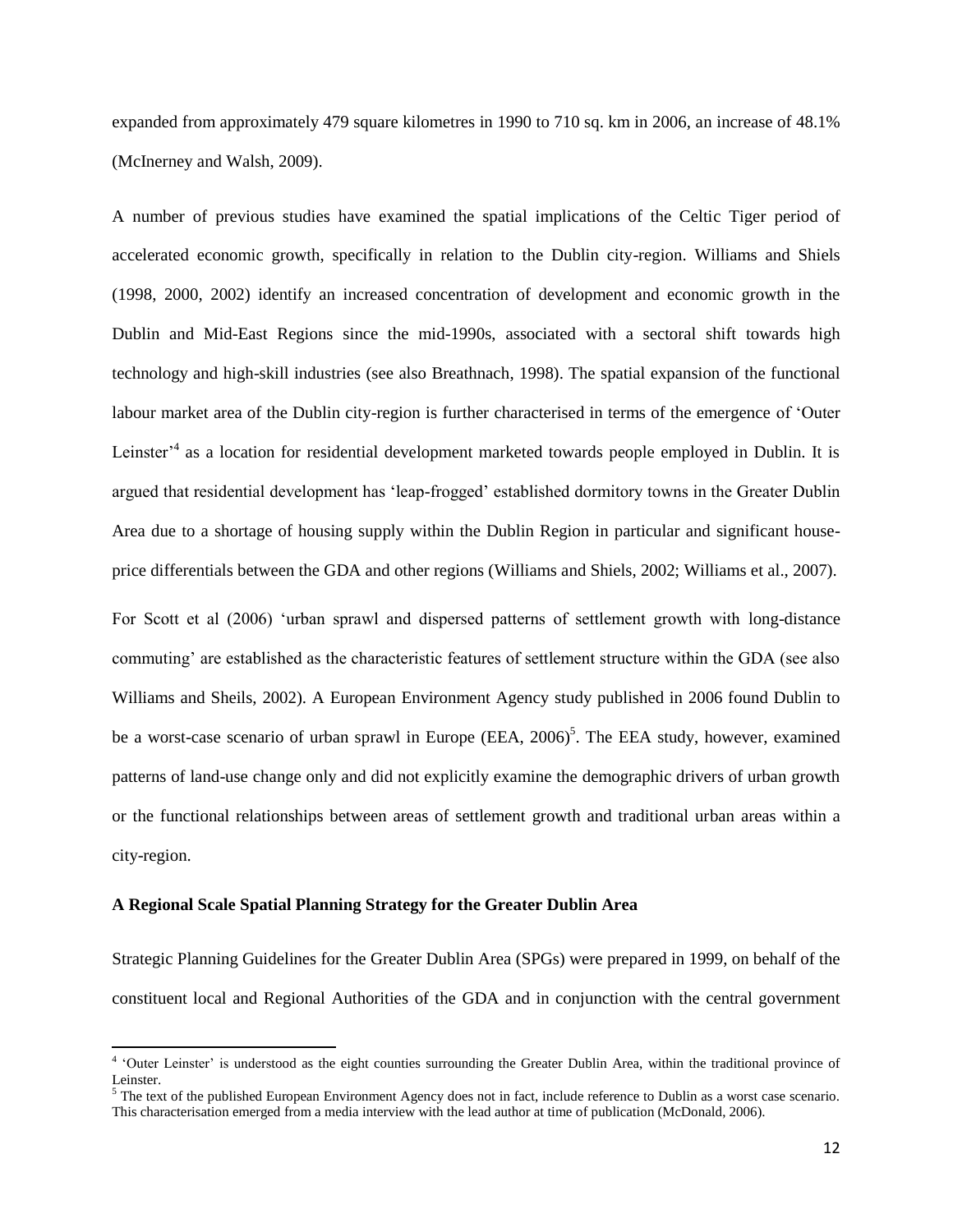Department of the Environment and Local Government (Brady Shipman Martin, 1999). The Guidelines preceded the legislative provisions of the 2000 Planning and Development Act and relied significantly on the initiative and collaborative efforts of the managers (chief executive officers) of the Local Authorities within the region.

They sought to provide firstly a strategic policy framework for spatial coordination between the Local Authorities within the city-region in matters of spatial planning and secondly a mechanism for integration between transport and land-use planning at the regional scale. The Guidelines specifically sought to plan for a period of projected rapid growth and development with a twelve year time horizon. The settlement strategy of the SPGs sought to reduce 'urban sprawl' and contain demand for private transport in particular. The strategy proposed to consolidate urban development within a designated Dublin Metropolitan Area and a number of specified development centres within the surrounding the Hinterland Area (see Figure 1). The objectives of the SPGs thus focussed on the concentration of future growth within designated development areas. Specifically the SPGs provided distinct spatial development strategies for the built up area of Dublin and its immediate environs (termed the Metropolitan Area) and the remaining 'Hinterland Area' (SPGs 1999, 84). Nine existing urban settlements were designated as primary and secondary development centres within the Hinterland Area. The strategy sought to concentrate future population growth and urban development within the Metropolitan Area and the designated development centres in the Hinterland Area.

The SPGs envisaged that the designated development centres within the Hinterland Area would expand to achieve a certain level of critical mass to become self-sufficient in the long-term with minimal commuting to the Metropolitan Area. It was recognised, however, that significant levels of commuting would occur from these urban centres to the Metropolitan Area in the short and medium-term. As a consequence the importance of public transport links to Dublin city was stressed. The Strategic Planning Guidelines for the Greater Dublin Area were prepared as an informal strategy, responding to a recognised need for a metropolitan or city-regional perspective to guide and coordinate the actions of Local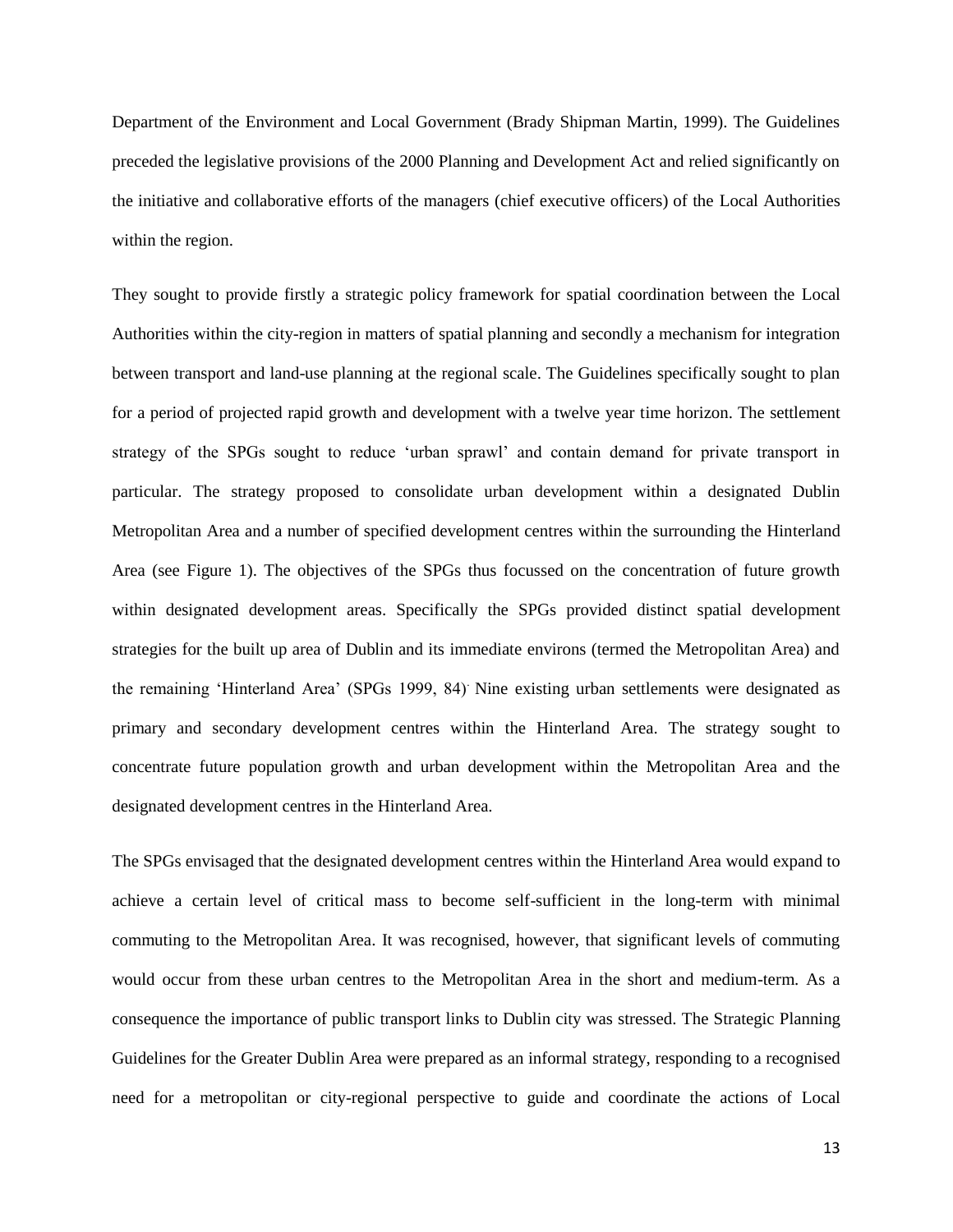Authorities and infrastructure and service providers within the city-region.



Fig.1: Strategic Planning Guidelines Settlement Strategy (Source: Brady, Shipman Martin et al., 1999, ix).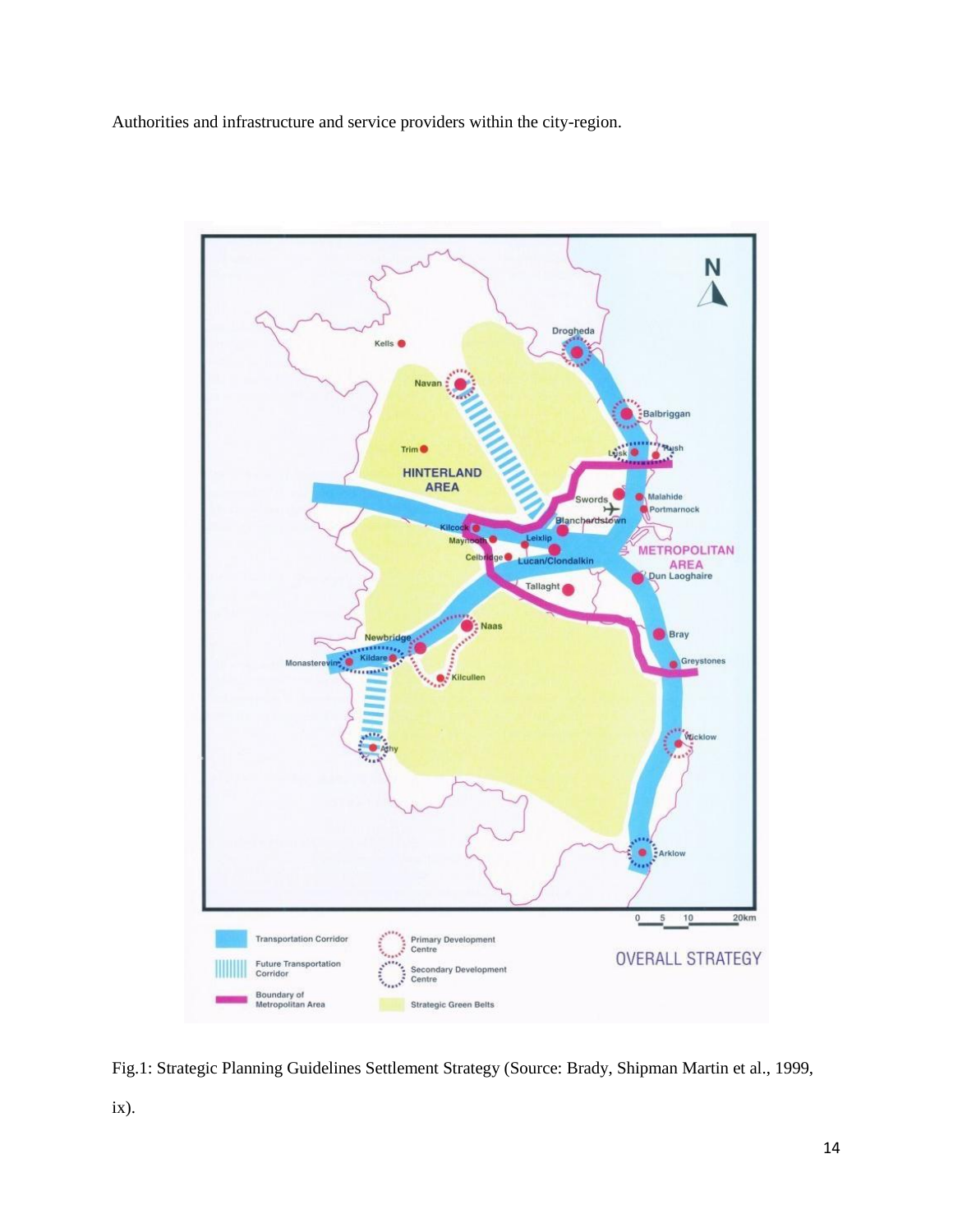During the preparation of the SPGs, a considerable emphasis was placed on consultation and negotiation among the Local Authorities within both the Dublin and Mid-East Regions. Senior management of each Local Authority were represented on the steering committee governing the strategy preparation process while a technical committee comprising planning officials and engineers from each Local Authority ensured the policy principles and spatial development perspective adopted by the SPGs reflected the thinking and practice of the professional staff of the Local Authorities. The adoption of the SPGs subsequently, required engagement with the elected members of the local and Regional Authorities. The consultants commissioned to draft the strategy were the lead authors of the final document and facilitated the process of strategy-making and consultation. The informal or non-statutory status of the SPGs ensured that the process of strategy-making centred on the development of institutional and political support for a strategy that was perceived to reflect the collective spatial development priorities and objectives of the constituent Local Authorities within the Greater Dublin Area. In practice, experience with previous regional planning initiatives may have led some Local Authority officials and elected members to have low expectations in relation to the extent to which such an informal strategy would influence Local Authority decision-making at the local scale and spatial development practice. In this context, it is possible that some local councillors in particular, may not have engaged fully with the content and potential implications of the proposed spatial strategy at the time of preparation.

The Strategic Planning Guidelines, subsequently, however, became part of the statutory planning system with introduction of revised primary legislation in 2000 (Planning and Development Act, 2000). More significantly the spatial strategy adopted by the SPGs served to inform the preparation and policy direction of the National Spatial Strategy published in 2002 (DELG, 2002) and became the model for the preparation of statutory Regional Planning Guidelines adopted by each of the eight Regions in the state in 2004. The Regional Planning Guidelines for the Greater Dublin Area (RPGs, Dublin Regional Authority and Mid-East Regional Authority, 2004) endorsed the spatial development strategy of the SPGs with minor revisions to the boundary of the Metropolitan Area and classification of development centres. A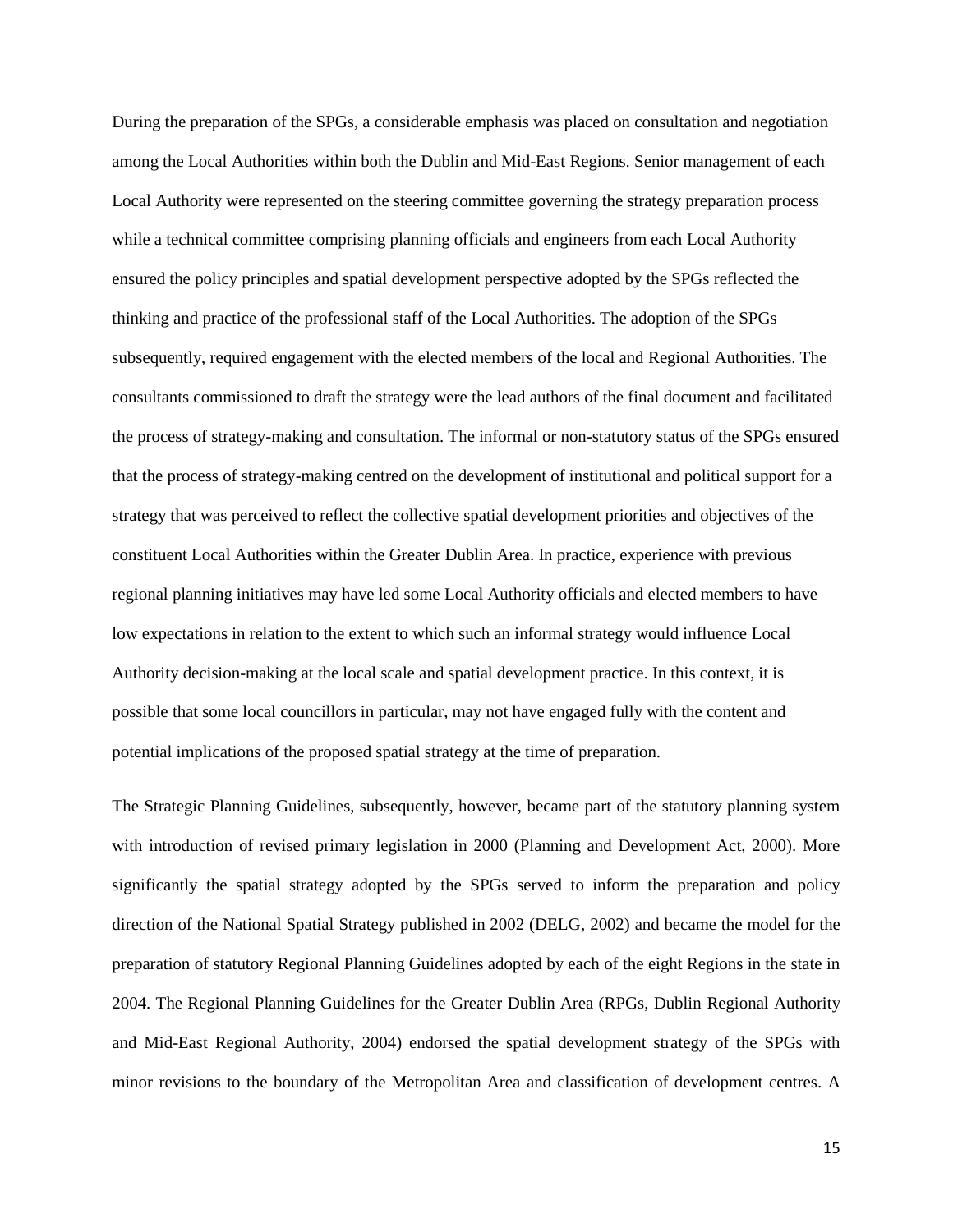statutory review of the Regional Planning Guidelines to be completed in 2010 indicates continued institutional and political support for the spatial strategy of the RPGs, notwithstanding considerable evidence of divergence between the spatial development patterns and the strategic objectives of the regional planning strategy (Dublin Regional Authority and Mid-East Regional Authority, 2010). The institutional embedding and periodic official reaffirmation of the core spatial development strategy of the SPGs through the RPGs process points to the significant 'regenerative capacity' of the original 1999 strategy, to employ the terminology of Mastop and Faludi (1997). It may be argued that the spatial strategy of the SPGs has become part of the 'planning doctrine' for the Greater Dublin Area (Faludi, 2000).

Despite the continuity of key concepts, the source of legitimating authority for the regional-scale spatial strategies has altered significantly over time. Whereas the SPGs derived their authority and governance capacity through a process of consultation among the constituent Local Authorities, the preparation of the Regional Planning Guidelines was framed within the context of the implementing national policy and the National Spatial Strategy in particular. The embedding of the regional planning process within the statutory planning system thus facilitated a rescaling of planning policy formulation and governance from the local to the national scale. In practice Local Authorities are required to have regard for the RPGS in the preparation of statutory spatial plans at the local level (City and County Development Plans). There is no requirement, however, for Local Authority spatial plans to be consistent with the RPGs.

The capacity of the planning system to steer the spatial distribution of development at the regional scale towards the Metropolitan Area and growth centres, designated in the S/RPGs has been relatively weak however (Convery et al., 2006; Scott et al., 2006; Williams and Shiels, 2002). In practice, planning policy decisions at the local scale have largely facilitated market-led development informed by a competitive politics of place promoted by political decision-makers, representing individual localities rather than the strategic governance priorities set out in the Strategic/Regional Planning Guidelines. In legislative terms the local planning authorities, with primary responsibility for spatial planning must 'have regard to' the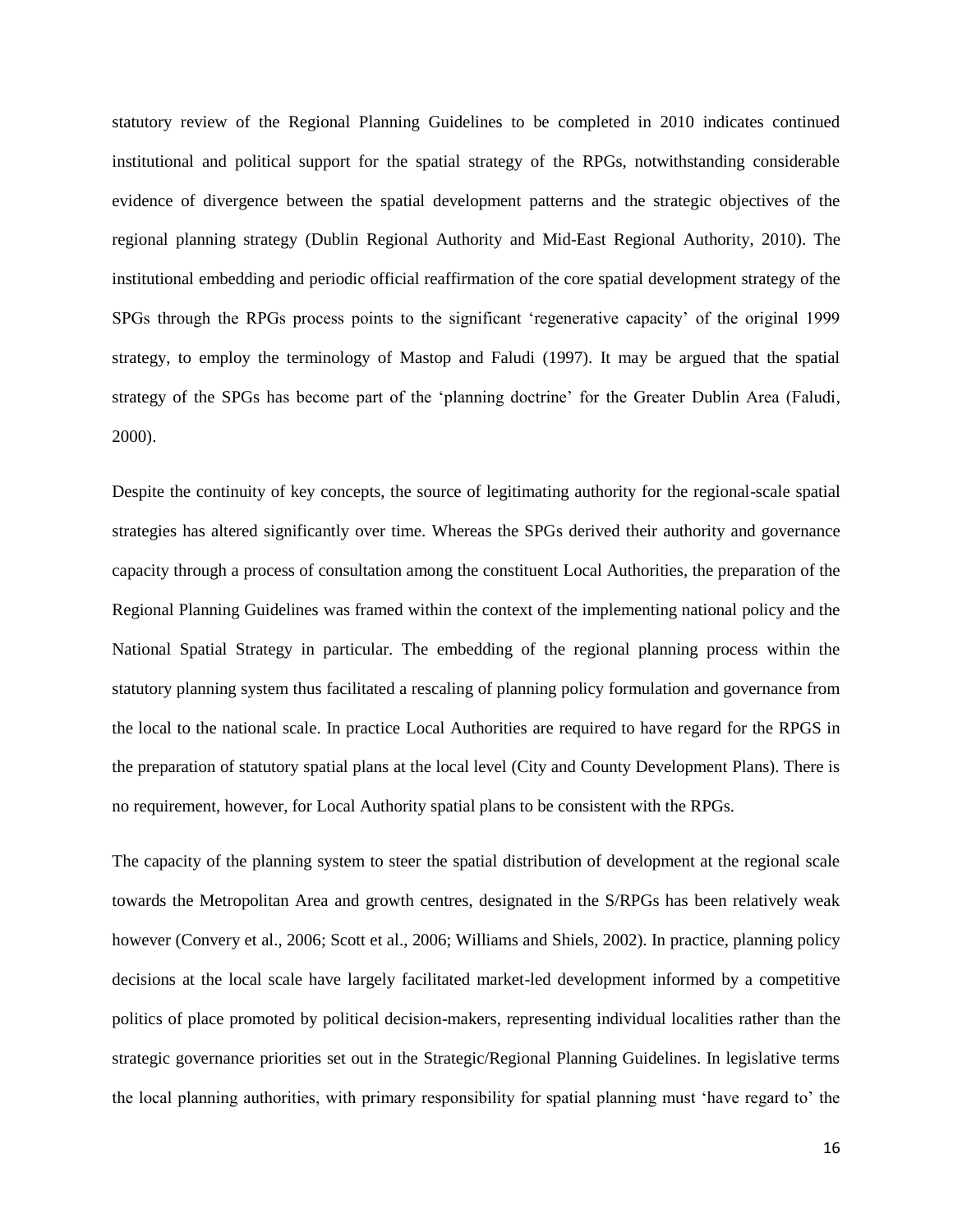S/RPGs in the making of their Development Plans but these sub-regional plans are not required to be consistent with the settlement strategy of the S/RPGs.

Williams and Shiels (2002) point to an 'absence of serious funding commitments or proposals for implementation and identify a number of planning proposals by Local Authorities which were inconsistent with the SPGs. Williams (2006) further notes that the spatial form of recent development does not conform to settlement strategy of the RPGs. Convery et al. (2006) contend that the 'largely voluntary' nature of the Regional Planning Guidelines and National Spatial Strategy may hinder prospects for effective implementation and suggest the potential for strengthening the regional tier of governance. These studies have identified a significant divergence between the settlement strategy of the S/RPGs and development patterns over the years following the publication of the SPGs and subsequently RPGs. It may be argued that the governance capacity of the Strategic Planning Guidelines has been constrained by a legacy of past planning policy decisions, including a tendency towards zoning significantly more land than required for development, reducing the capacity of spatial plans to provide a reliable indicator of future development trends at the sub-regional scale.

## **3.2 Erfurt City-Region Case Study**

#### **Introduction**

Within the last two decades, both international and European environmental and spatial policy developments have impacted significantly on the overall planning policy framework in Germany. Examples for these policy developments are the establishment of the common principle of sustainable (urban/spatial) development, and various European regulations and the corresponding need for implementing directives in fields such as Environmental Impact Assessment, Strategic Environmental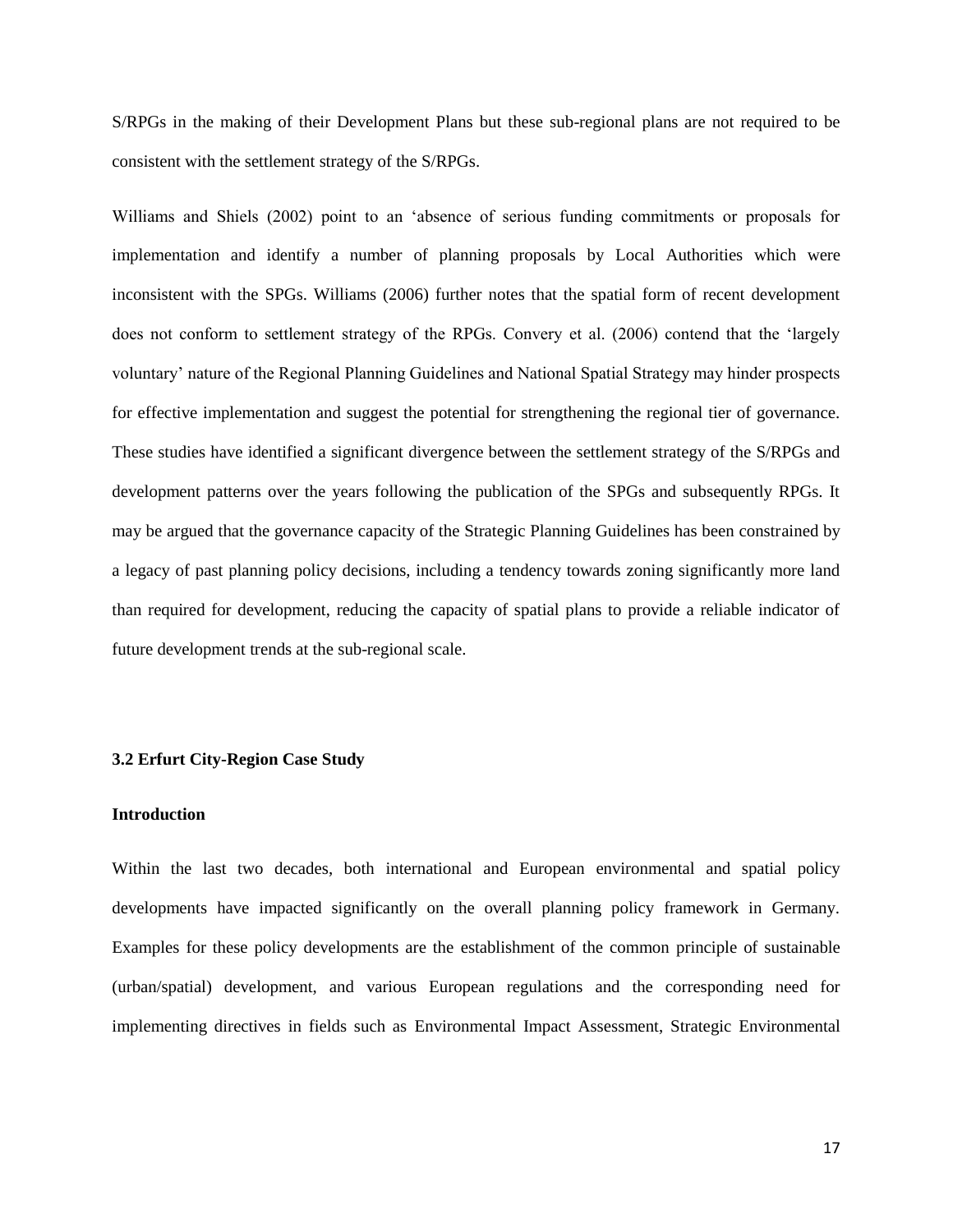Assessment, and access to environmental information. <sup>6</sup> Thus, a series of significant amendments have been incoporated in the German federal planning legislation framework, namely the amendments in 1998 (> incorporation of principle of sustainable development), 2004 (> implementation of SEA Directive) and in 2007 (> introduction of new kind of local land use plans for innercity developments).

The new regulatory requirements have an impact on existing procedural, instrumental and institutional frameworks of spatial planning in Germany: regional and local planning bodies face the need for further promoting strategic approaches and for establishing inter-institutional partnerships and associations in order to implement strategic spatial development goals at the (city-) regional scale.

Similar to the above-described situation in Ireland, the German federal government published a national sustainable development strategy in 2002. This strategy is meant to shape various sorts of regional and local policies and highlights, for example, the role of regional and land use planning to achieve the goal of reducing the use of previously undeveloped (greenfield) land. In particular, the strategy aims at promoting more sustainable land use policies in the context of future residential developments (The Federal Goverment, 2002). Thus, regional and local planning bodies are especially required to develop sustainable responses to ongoing structural demographic shifts and (socio-economic) shrinking processes in many German regions. The overall goal is a significant reduction of the daily use of greenfield land for residential and transport purposes (> 129 hectares per day in 2000; aim for 2020 is 30 hectares per day only). However, the progress report on the national sustainability strategy (The Federal Government, 2008) states that the achievement of the so-called '30 ha goal' is at major risk. Between 1992 and 2006, the increase in use of greenfield land for housing and transport amounted to 120 hectares per day. Between 2003 and 2006, 113 hectares of greenfield sites were used. Consequently, a lot more effort is still needed in order to reverse this trend.

l

<sup>6</sup> For Environmental Impact Assessment see EIA Directive (85/337/EEC), amended by Directives 97/11/EC, 2003/35/EC, and 2009/31/EC; for Strategic Environmental Assessment see SEA Directive 2001/42/EC; for Public Access to Environmental Information see Directive 2003/4/EC [\(http://ec.europa.eu/legislation/index\\_en.htm,](http://ec.europa.eu/legislation/index_en.htm) accessed 24/06/2010).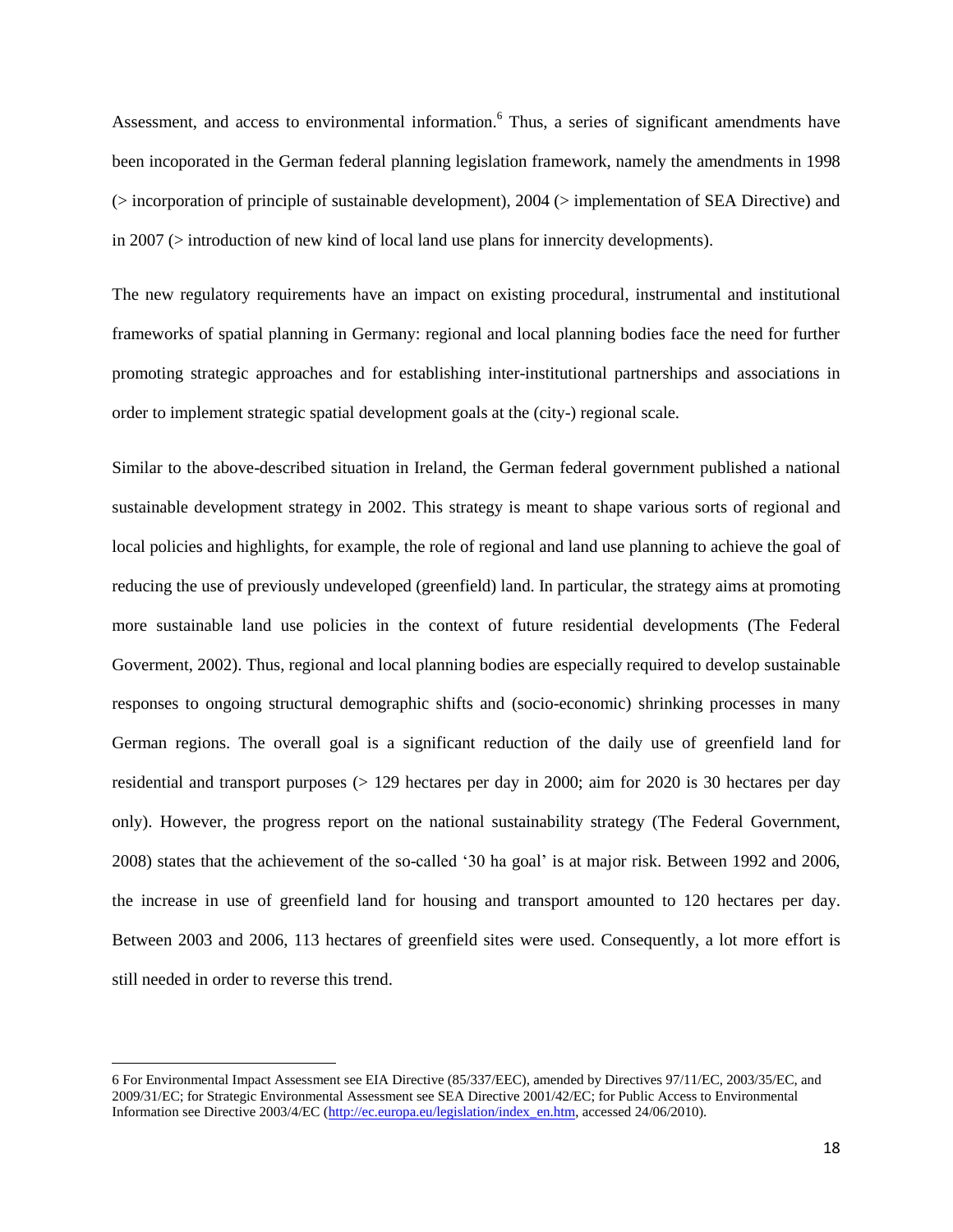Related recommendations focus on the development of more effective measurements and instruments in order to implement national policy goals at all spatial scales. Furthermore, strategies for an effective reduction of greenfield developments, especially in rural areas adjacent to large urban areas are required. In this context, an important amendment was incorporated in the federal planning code in 2007: The emphasis here is on the use of brownfield sites for urban development through the introduction of a new planning instrument: A special type of local land use plans (see § 13a BauGB) is targeted to provide an effective planning basis for inner-city developments (p. 145). In addition, further promotion of applied urban development and land use research activities and networks such as the 'Research for the Reduction of Land Consumption and for Sustainable Land Management' (REFINA, released in 2004) can be highlighted. These initiatives emphasise cross-sectoral approaches, knowledge transfer, innovative information and communication strategies, and the general promotion of public awareness of the topic of land use for urban development. Overall, it can be concluded that continuous federal effort is needed to achieve the '30 ha goal'. In particular, the German Laender, regions and municipalities play a crucial role in its further promotion through the development of sustainable land use planning and management policies.

At the federal level, a number of new concepts and policy approaches to spatial development in Germany have been issued by the 'Standing Conference of Federal and State Ministers Responsible for Spatial Planning' (German acronym: *MKRO*) in 2006 (see BBR/BMVBS, 2006). Related documents provide a federal policy framework for spatial development and replace the former 'Spatial Planning Policy Guidelines and Spatial Planning Policy Framework for Action' (1992/1993). The new approaches address important socio-economic challenges by means of the development of (rather pragmatic) policy strategies. The three new central concepts are

- 'Growth and Innovation', which refers to the definition of so-called 'European Metropolitan Regions' as identified in the European Union's Lisbon Strategy in 2000,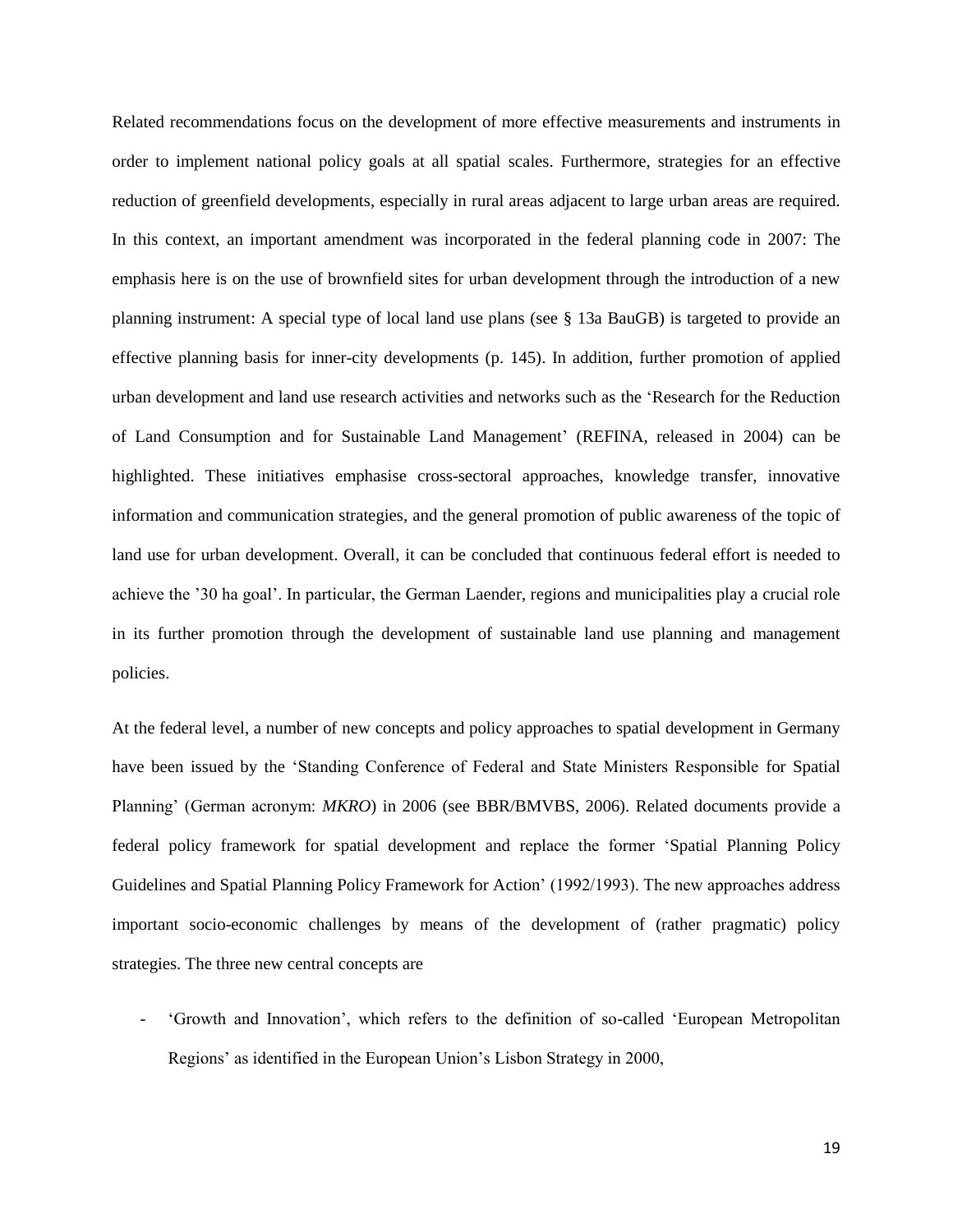- 'Maintaining Essential Services', also described as safeguarding of services of public interest such health care and education infrastructure, and
- 'Saving Resources, Designing Cultural Landscapes', which broadly refers to the context of conservation of natural resources, and future shaping of cultural landscapes.

However, Staats (2006, 11f.) argues that further effort is needed to achieve a better integration of sectoral policies such as transport, infrastructure and landscape planning. In addition, he demands a more effective involvement of social groups, stakeholders and agencies. Thus, a stronger consensus about priorities and goals of spatial development and better integration of different spatial planning instruments at various scales is necessary. Figure 2 provides an overview of the current German system of spatial planning from the federal/national scale to the local scale.



SPATIAL PLANNING SYSTEM

Fig. 2: German System of Spatial Planning – An Overview (Source: BBR/BMVBS, 2006, 7).

The above described developments in planning legislation and corresponding changes to the overall planning policy framework in Germany impact significantly on regional and local planning contexts. For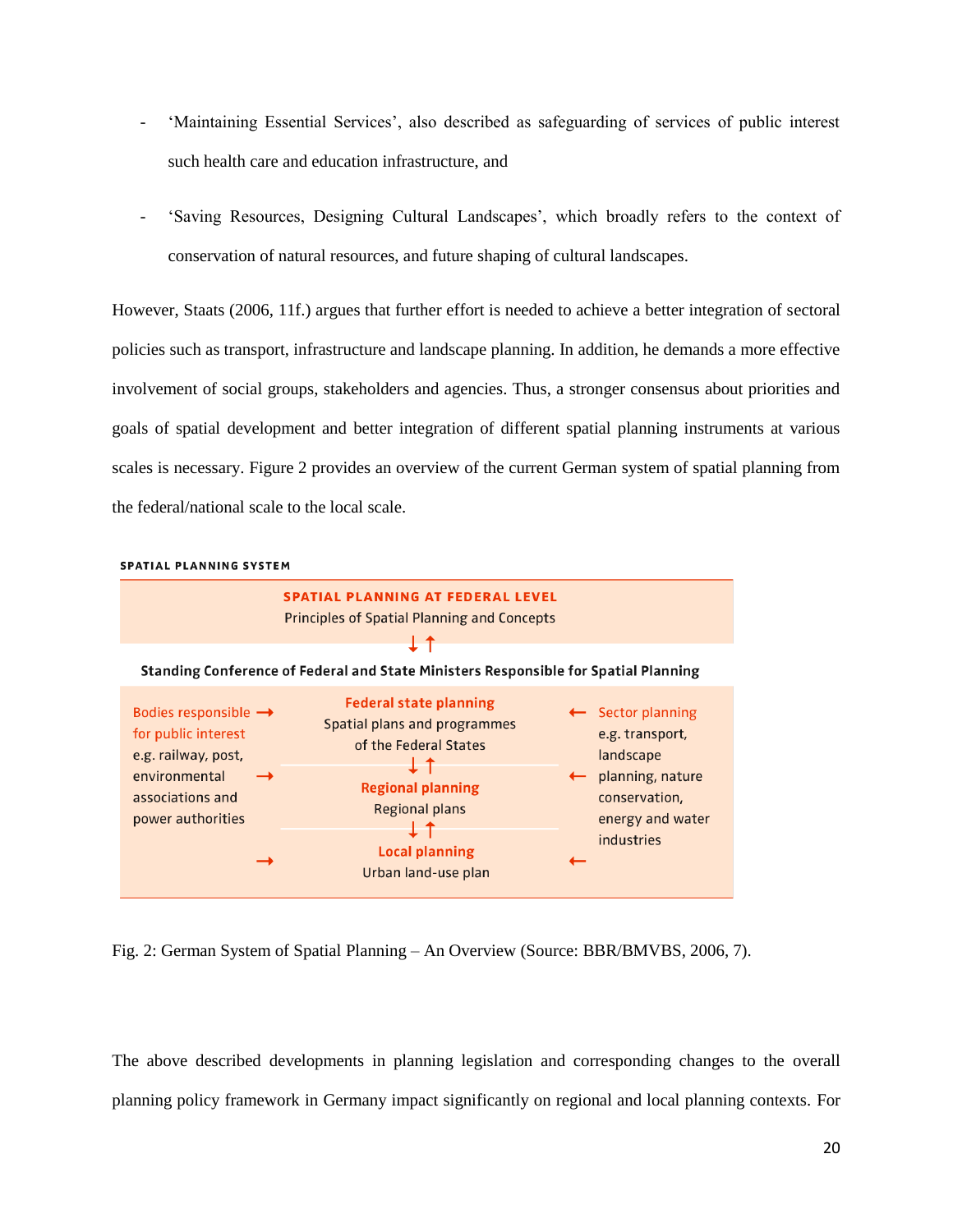example, Erfurt city-region is one of the regions in Eastern Germany that has experienced the consequences of dramatic spatial and socio-economic shifts and now faces huge pressures on regional and local planning bodies and agencies. The latter are urged to provide robust governance capacity and structures by the development of effective development strategies and sound planning policies that meet the new regulatory requirements as well as those derived from very practical tasks on site.

# **Socio-economic context**

 $\overline{\phantom{a}}$ 

The City of Erfurt represents the centre of the planning region 'Mid-Thuringia', and it also marks the administrative centre and capital of the Free State of Thuringia. The sixteen German federal states define so-called planning regions within their territory. These planning regions are responsible for the preparation of regional plans and development strategies for their sub-territories.<sup>7</sup> The Free State of Thuringia, for example, consists of four independent planning regions, i.e. North, Mid, East and Southwest Thuringia (TMBLM, 2009a). The State Development Plan (approved and published in 2004) provides overall planning guidance in terms of objectives and principles of spatial structure, settlement and 'central places', and transportation network for the territory of the Federal State and, thus, it covers all four planning regions (see Figure 3).

'Mid-Thuringia' has a total area of approx.  $3,740 \text{ km}^2$  and its approximately 685,000 inhabitants represent 30% of the population of the Free State as a whole (dated 31 December 2007 (TMBLM, 2009a).<sup>8</sup> The current formal regional plan (approved in 1999) is the core instrument of regional planning and refines the principles and goals of the state development programme. It is intended to provide a link between spatial planning at the state scale and the subsequent local scale. The regional plan focuses on issues such as the promotion of sustainable economic development, the provision of adequate educational, cultural and

 $^7$  In Germany, a traditional and long-established system of formal regional and local planning procedures and instruments is in place. At the level of the 'Bundesländer' (= Federal States), there exists a two-tier system of regional planning: With regard to planning for the territory of a federal state as a whole, the so-called 'Landesentwicklungsplan' or 'Landesentwicklungsprogramm' (= state development plan or programme) provides guidance for the spatial structure of the state in general. At the level of the so-called Planning Regions, the state development programme is specified by means of regional plans and regional development strategies (Pahl-Weber and Henckel, 2008).

<sup>8</sup> See also Ministry of Economic Affairs and Infrastructure (= 'Thüringer Innenministerium') (ed.), 'Regionaler Raumordnungsplan Mittelthüringen'. Thüringer Staatsanzeiger, Beilage zu Nr. 40/1999. 9. Jahrgang. *In German*.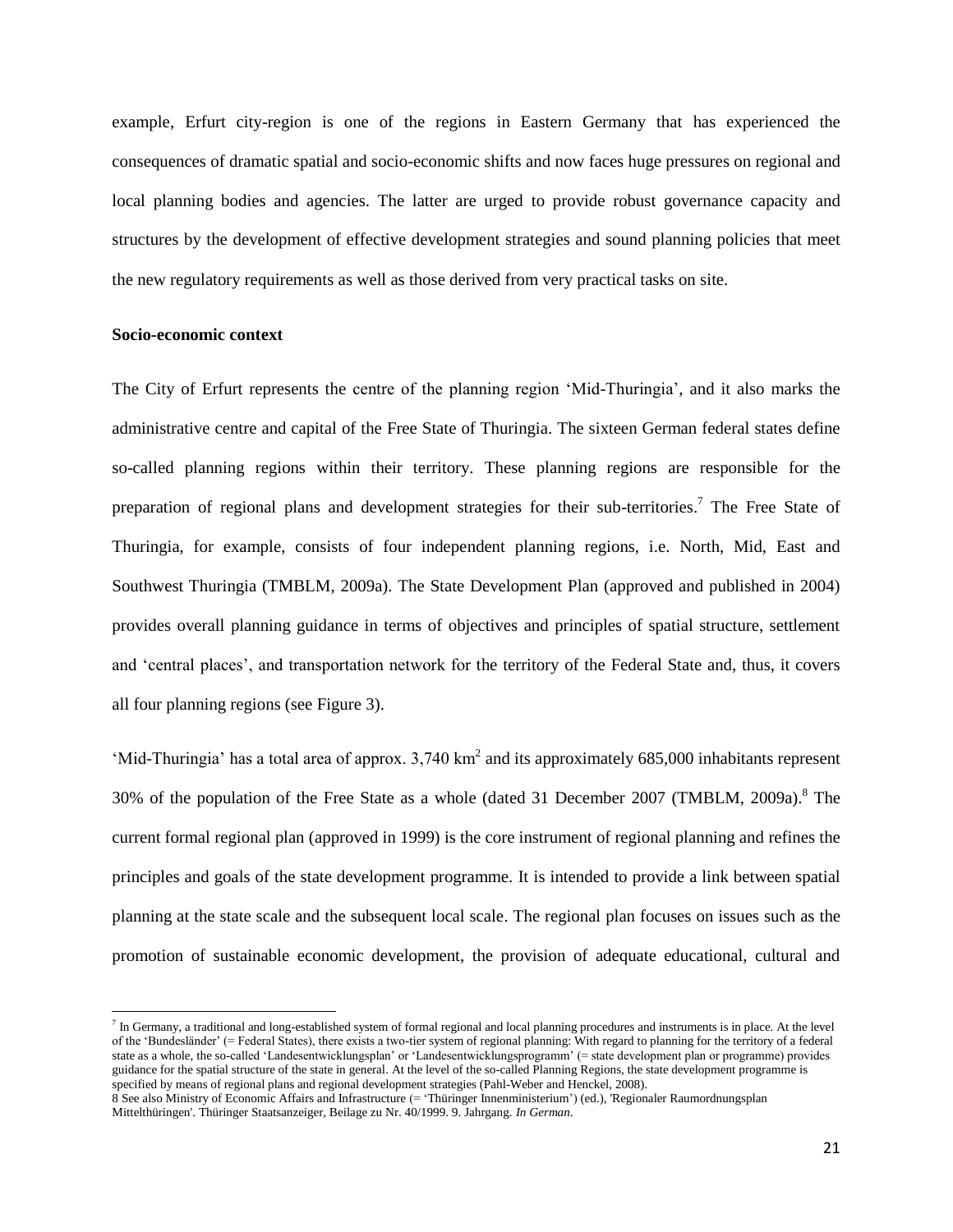transport infrastructure, and the further development of sustainable tourism in the historic cities and towns of the regions.



Fig. 3: State Development Plan Thuringia (Source: Thüringer Minister für Bau, Landesentwicklung und Verkehr, [http://www.thueringen.de/de/tmblv/rolp/plaene/content.html,](http://www.thueringen.de/de/tmblv/rolp/plaene/content.html) accessed 03/09/2010).

The City of Erfurt itself has experienced a significant population decline between 1990 and 2002 (from 224,073 inhabitants in 1990 to 196,517 inhabitants in 2002 (Erfurt, 2007)). Both economic migrations towards Western Germany and exceptionally low birth rates after 1990 are the main reasons for this development (Allin, 2001). Between 2002 and 2006, Erfurt's population was recovering and, in 2006, more than 202,000 people were living in Erfurt (TLS, 2007). However, recent population projections for the planning region 'Mid-Thuringia' indicate a further population decline of 6-8% until 2020 (RPGMT, 2010). This development is accompanied by the trend of a significantly aging population (TLS, 2007). With regard to economic development trends in the city-region, a moderate growth of the so-called BIP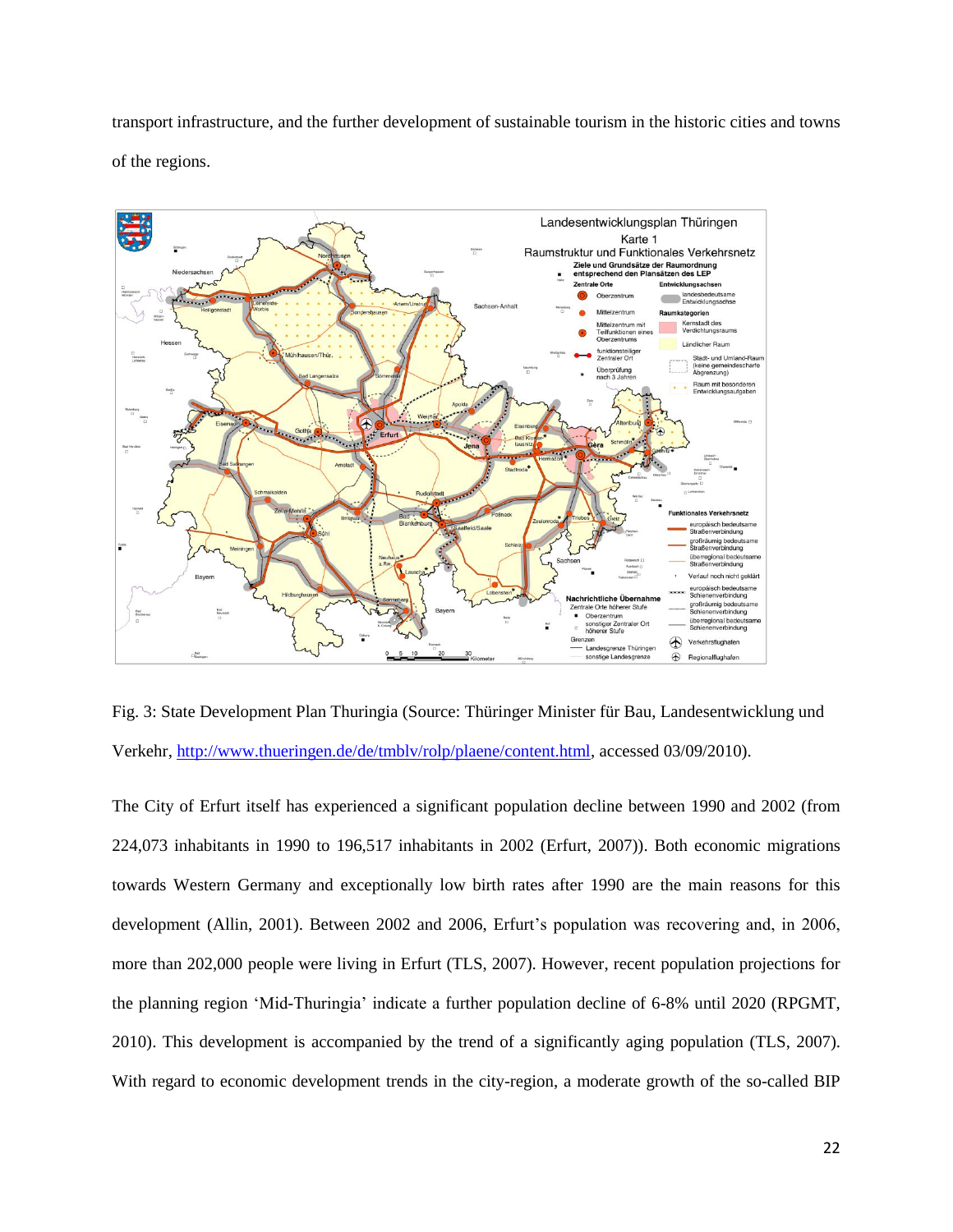('Bruttoinlandsprodukt' = Gross Domestic Income, equivalent to GDP) with annual growth rates between 0.5% and 4.1% between 1998 and 2008 were recorded at the federal state level (TLS, 2009). However, a constantly high unemployment rate of about 14% represents one of the major (social and economic) challenges within Erfurt city-region (Erfurt, 2008). Thus, present socio-economic development trends within the city-region require urgent action and integrated spatial planning and cross-sectoral policy approaches to cope with the corresponding challenges and general conditions of shrinking.

## **A Regional Scale Spatial Planning Vision/Strategy for the Erfurt City-Region**

In the region of 'Mid-Thuringia' (as in most German planning regions), the traditional formal regional plan is accompagnied by a series of informal regional development and regional management strategies. Related initiatives and policies aim at an improved coordination and implementation of regional development goals. To this end, they engage a wide range of regional and local stakeholders across departments, organisations, and social backgrounds (TMBLM, 2009c). Generally, these informal structures are based on the joint agreement to implement an integrated Regional Development Concept (in German: 'Regionale Entwicklungskonzepte' (REK)). These concepts again highlight the particular development potentials of a region, emphasise synergistic effects and, in addition, outline a number of specific regional and sub-regional development projects and corresponding action plans with a short and/or medium term perspective (TMBLM, 2009c).

Currently, a total of 41 Regional Development Concepts exist all across Thuringia. They are managed by an inter-ministerial task force supervising their general consistency with the formal Regional Development Plans (TMBLM, 2009b). For example, Erfurt City Council collaborates with the villages of Alperstedt and Nöda (both situated towards the north of Erfurt) to develop a regional development concept called 'Erfurter Seen' (= Lakes of Erfurt). The concept focuses on a bundle of actions and projects aiming at the promotion of regional recreation and tourism infrastructure in combination with the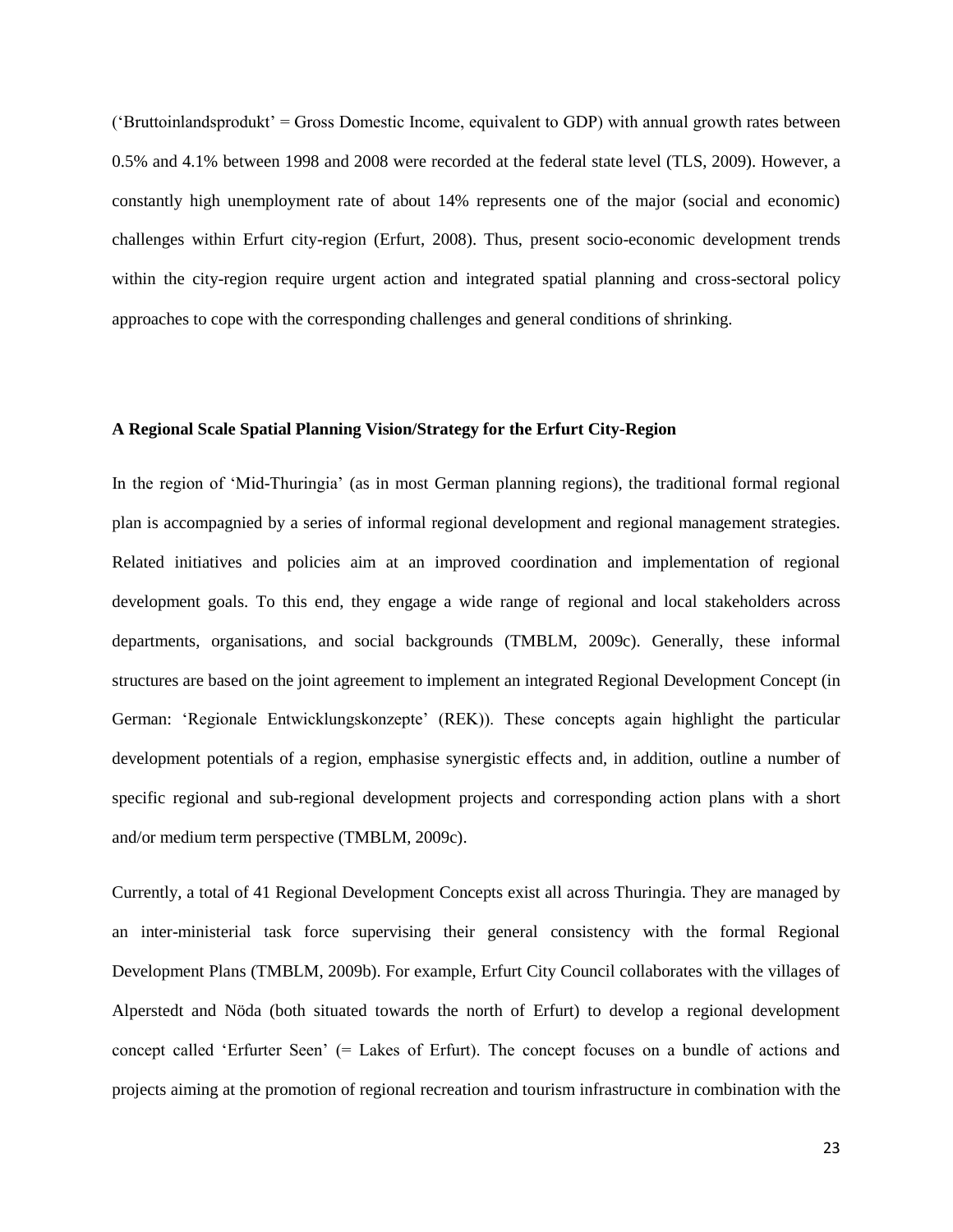implementation of sustainable economic development strategies (AG Erfurter Seen, 2009). The overall 'Leitbild' of the concept emphasises the regeneration and development of the region from a former heavily industrialised one to a 'landscape park' with outstanding recreation facilities and amenities providing a high quality of life for both residents and visitors.

Further to this, planning and coordination of spatial development at the sub-regional level in Thuringia is supported by so-called strategic 'Städtekooperationen' (= City Networks). They can be characterised as voluntary city-to-city cooperations in order to enhance sustainable economic competitiveness by bundling of resources and strategic task sharing (TMBLM, 2009d).

In addition to this, another interesting approach to the development of more effective and sustainable regional development and regeneration strategies is the project-based concept of so-called 'Modellvorhaben der Raumordnung (MORO)' (in English: Best Practice Examples of Regional Spatial Development). In Thuringia, corresponding initiatives that integrate both regional and local planning authorities focus on the further promotion of innovative land use planning and management policies. They aim at high quality housing developments within the overall context of regional shrinking processes. These developments are required to be integrated in an overall framework of regional regeneration policies and partnerships. The goal is to develop coordinated strategies that are accepted by all involved stakeholders. In addition, the strategies provide appropriate instruments for implementation that can also serve as a basis for revision and future amendments of (oftentimes outdated and, thus, rather ineffective) formal regional planning policies. For example, the formal regional plan – as most of its kind – is still based on the traditional concept of 'Central Place Theory'. Although meanwhile strongly criticised by both planning theorists and practitioners, this theory still represents the core rationale and, thus, one of the main fundamental principles of most regional plans and corresponding policies across Germany.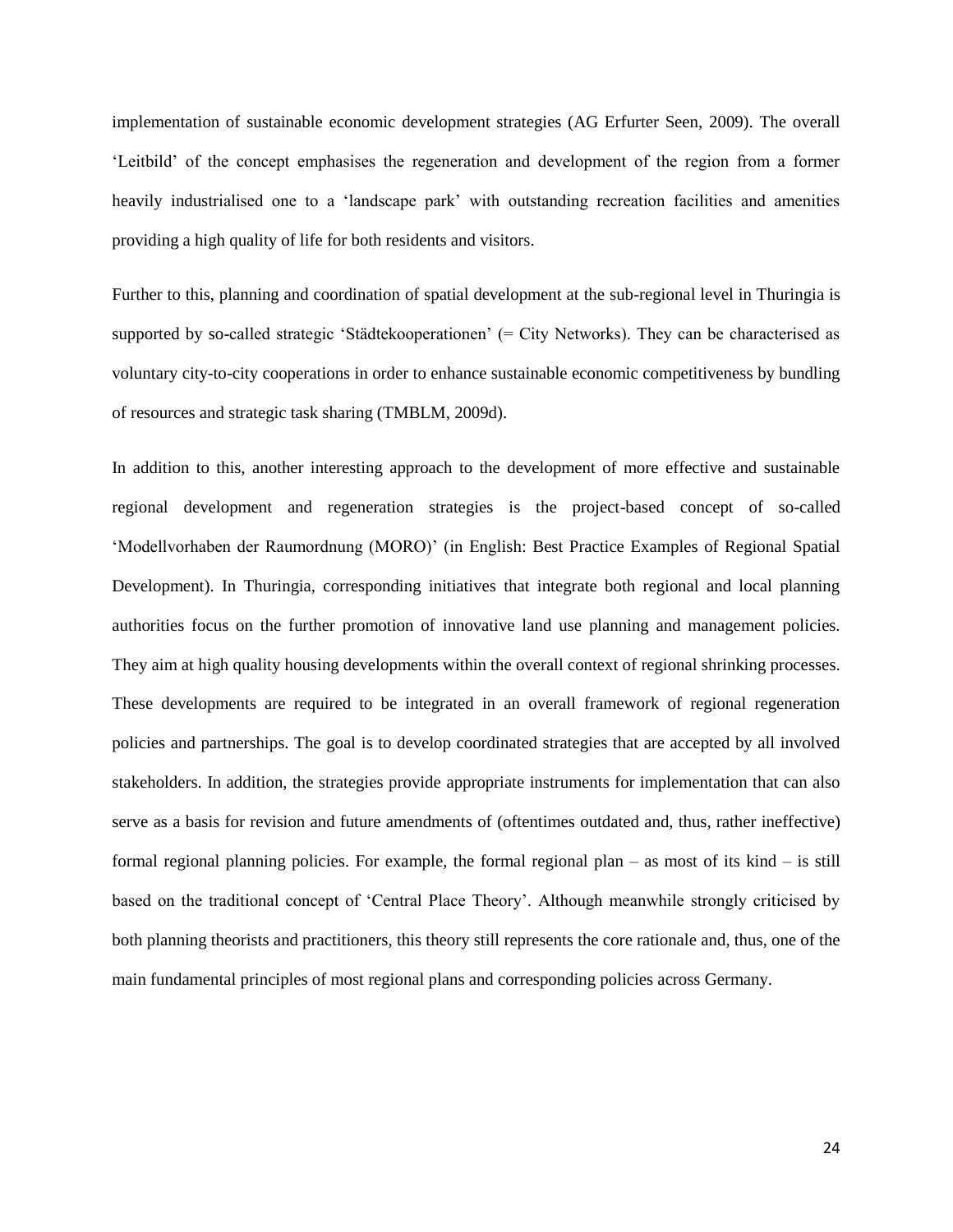#### **3.3 Discussion of Case Studies**

In the *Dublin city-region*, a significant divergence is evident between the strategic policy objectives of the S/RPGs and spatial development patterns over the period since their initial adoption in 1999. This lack of conformance reflects the limited capacity of statutory spatial plans in the Irish planning system to reduce uncertainty in relation to the spatial distribution of development. It may be argued, however, that the capacity to guide the spatial distribution of development in the Dublin city-region was particularly limited in the dynamic market-led development context of the Celtic Tiger period of rapid economic growth and property development. Recent policy and institutional developments point to the emergence of an increasingly 'plan-led' system, where Local Authority spatial plans are prepared within the context of strategic planning policies and guidelines produced at national and regional scales. The capacity for strategic spatial planning in practice, however, continues to be constrained by a legacy of excessive zoning of land for residential development and a dominant governance culture characterised by institutional fragmentation and competition between Local Authorities for commercial investment and large-scale developments. In institutional terms, however, the introduction of the regional-scale spatial planning strategies may be viewed as part of a longer-term process of institutional change, involving the application of strategic spatial planning principles and requiring a shift in the established paradigms, procedures and the prevailing expectations of policy-makers, professional planners and political decisionmakers.

Although the Regional Planning Guidelines for the Greater Dublin Area have become part of the statutory planning system, they constitute non-binding statements of strategy which seek to inform spatial development decision-making by Local Authorities, other public sector actors and private development interests. The RPGs are framed in the context of implementing the National Spatial Strategy but their application in practice continues to depend on the capacity of the regional planning process to provide a framework for coordination and consensus-building among local scale actors with statutory responsibility for development control and the regulation of land-use in practice. From this perspective the formal or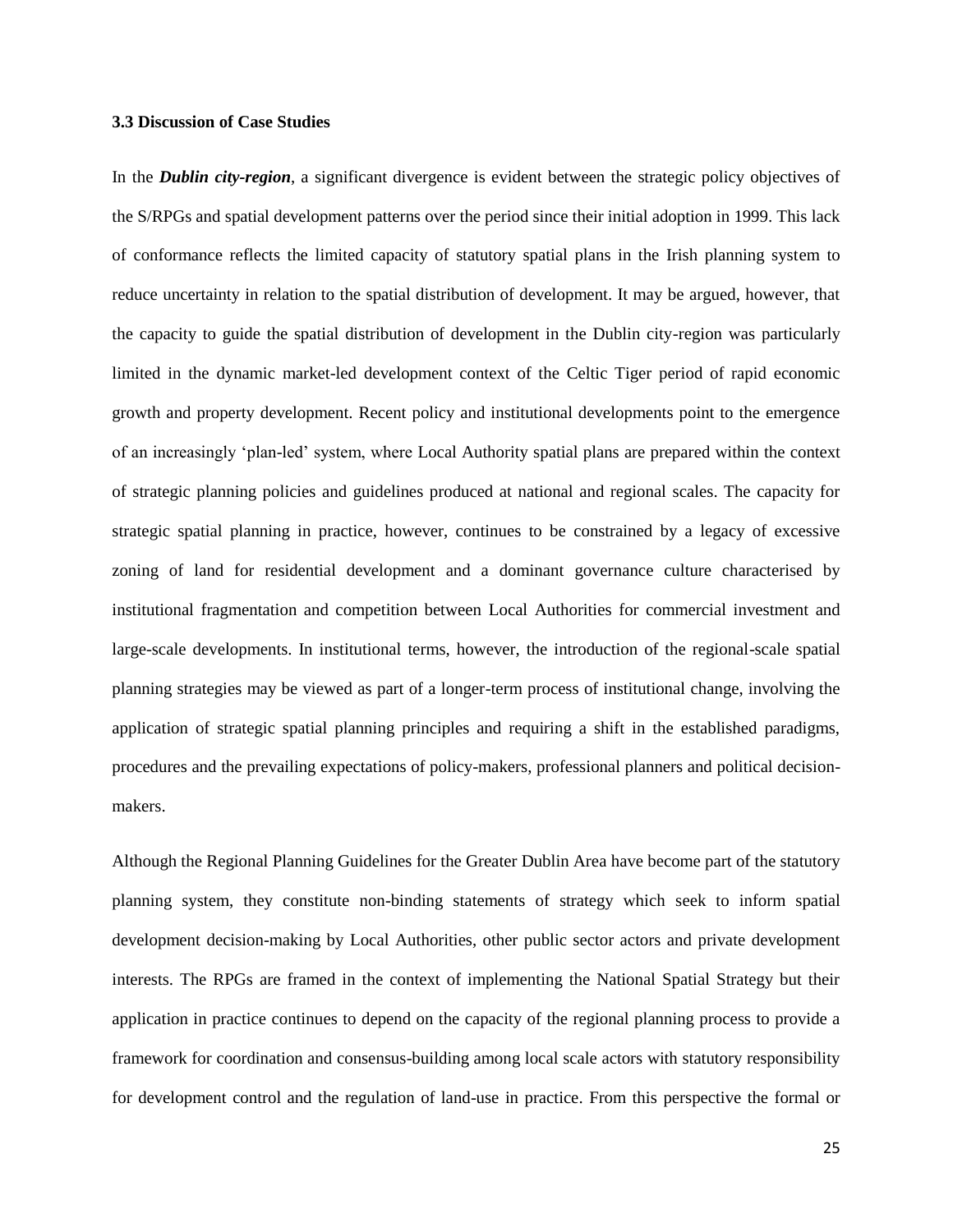informal status of the regional planning strategies may be viewed as less important than the capacity of the strategic planning process to provide a framework for the institutional capacity building, coordination and collaboration among actors in spatial development at the local, regional and national scales of governance. The performance of such spatial planning strategies in practice, may, however, depend significantly on their capacity to inform and direct decision making on the allocation of public sector resources and reduce incentives for territorial competition among Local Authorities.

Spatial planning in the *city-region of Erfurt* is confronted with the need for more flexible, innovative and integrative mechanisms in the face of criticism regarding the overly rigid and inflexible nature of traditional planning hierarchies and principles and corresponding formal plans at the (city-)regional level. However, the latter still represent the ultimate basis and rationale for most decision and policy making in the context of spatial planning and development. The development of more strategic approaches to land use planning and related policy development as well as the simultaneous establishment of efficient partnerships to implement these policies are thus two of the most important current and future challenges. This especially holds true for the overall context of socio-economic shrinking at both the regional and the city level.

Concluding, in the context of potentials for further general development of the German planning system it is to increase the flexibility and responsiveness of planning policies while maintaining a reasonable level of certainty. The latter is at least understood as one of the core benefits of the traditional planning culture and existing planning system in Germany. So, and again similar to the situation in the Dublin city-region, the recently formed informal networks of regional actors and their more strategic (but non-binding) approaches to spatial planning and development in the Erfurt city-region need to prove that they are complementary to the system of formal planning and that they are also able to contribute to and, thus, to provide a framework for institutional capacity building, coordination and collaboration at respective scales of governance. In face of the rather disillusioning achievements regarding a more sustainable regional development and use of land to date, such a highly integrative framework will have to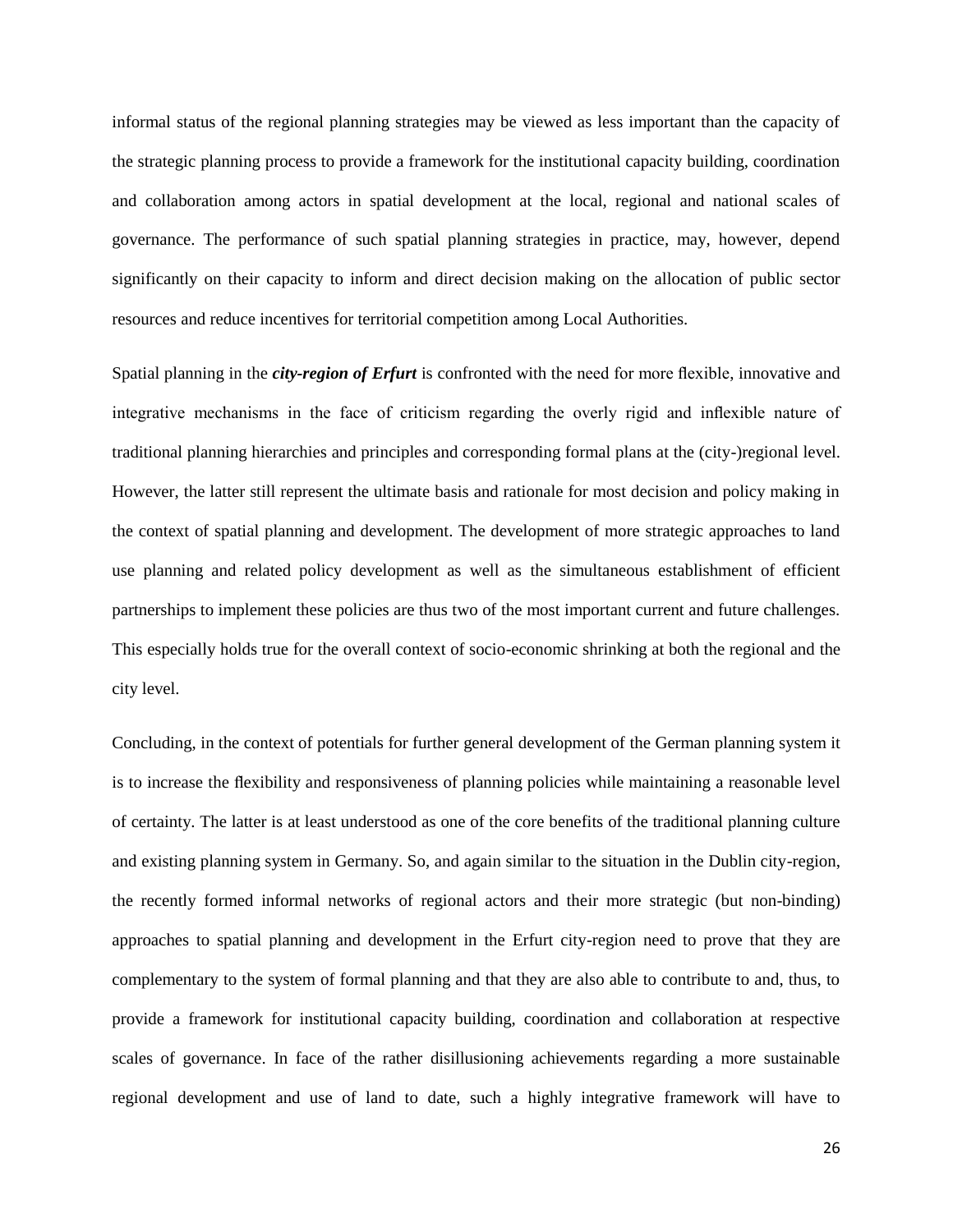incorporate both formal and informal initiatives and aspects as long-term and sound basis of policy development.

#### **4. A Framework for Comparative Analysis of Spatial Planning in European Cities and Regions**

The review of the literature on spatial planning in comparative perspective in section 2 and the case studies in section 3 indicate the multiple dimensions across which similarities and differences and convergent and divergent trajectories may be found in spatial planning practices in Europe. In this section, a framework for comparative analysis is presented and subsequently applied to the Dublin and Erfurt case studies. The framework seeks to move beyond classifications of *planning systems* which focus almost exclusively on formal administrative and instrumental aspects to the neglect of aspects of governance culture, institutional and socio-economic context which characterise and differentiate *planning practice*. On this basis five levels of differentiation are identified:

- Legal and administrative frameworks;
- Planning instruments;
- Institutional context and governance cultures;
- Political objectives and policy priorities.
- Spatial development and socio-economic challenges.  $\bullet$

The legal and administrative dimension relates to the formal statutory and regulatory framework within which national planning systems have evolved. Comparative studies of planning systems in Europe have highlighted key differences between Anglo-Saxon and Napoleonic legal traditions and discretionary and binding systems of land-use regulation (Newman & Thornley 1996; CEC, 1997). The dimension of planning instruments relates to the range of instruments, mechanisms and tools, available within particular planning systems which may include binding land-use plans, informal spatial strategies and financial mechanisms. The extent to which planning instruments have the capacity to regulate, shape or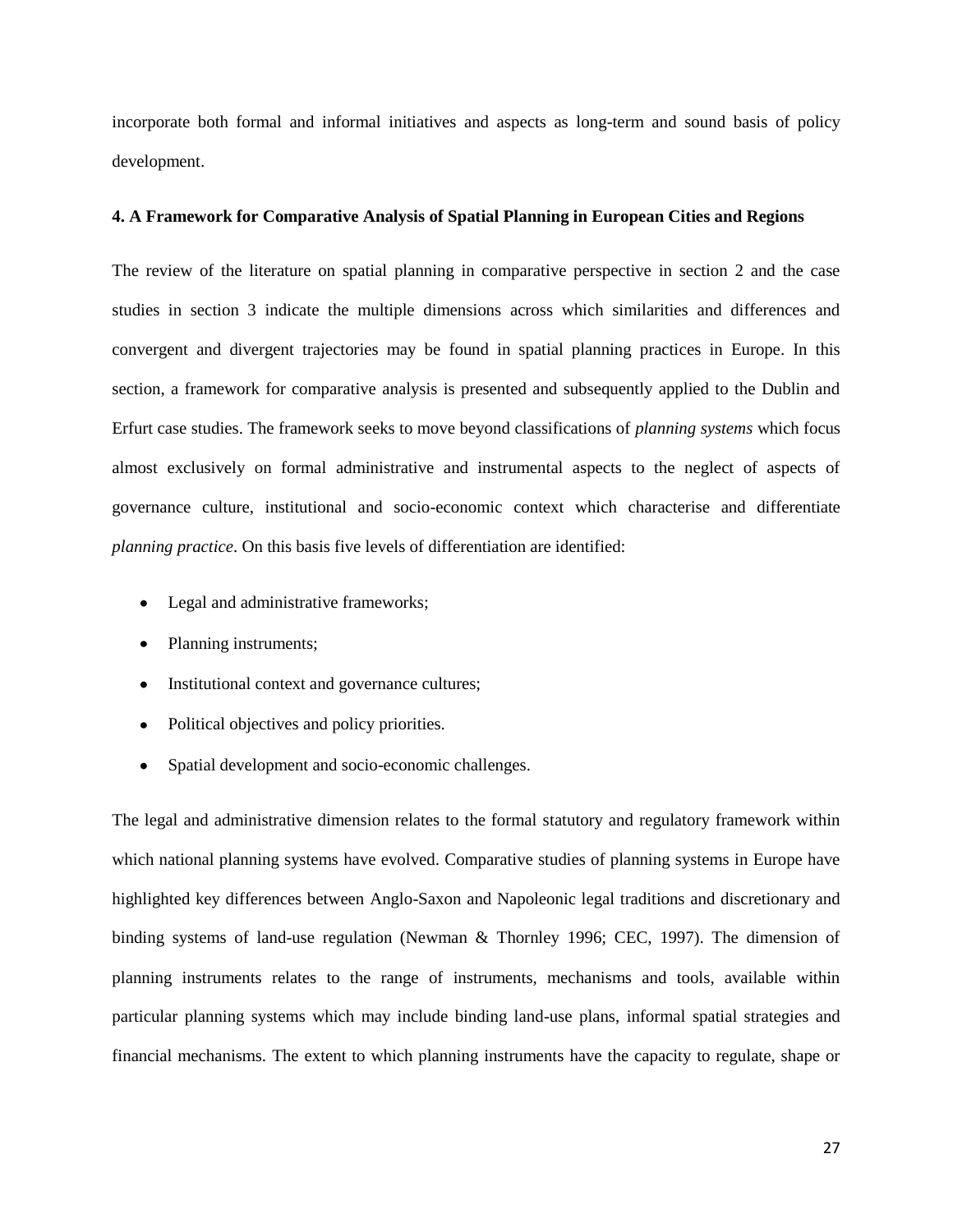construct markets is a central determinant of the overall governance capacity of planning systems and practices (Adams & Tiesdell, 2010).

As discussed in section 2, a substantive body of literature has explored the influence of institutional context and governance and planning cultures on spatial planning practice in different territorial contexts. Institutional capacity building and the development of collaborative governance cultures have been identified as core aspects of the process of strategic spatial planning (Healey, 1997, 1998; Healey et al., 2002). More recent studies of planning cultures have emphasised the significance of different interpretations of the role of the planning discipline and profession in different contexts (e.g. Knieling  $\&$ Othengrafen, 2009). Studies of strategic spatial planning in the UK have identified the need for 'culture change' among the planning profession as a principal element in the delivery of planning reform (Shaw and Lord, 2007, Morphet, 2011).

Changing political objectives and policy priorities also have a significant influence on the parameters and scope of spatial planning over time as is evident in a perceived shift in emphasis from territorial cohesion to economic competiveness in European spatial development policy (Doucet, 2006; Vanolo, 2010) and the influence of the 'New Labour' in the UK (Tewdwr-Jones 2004; Allmendinger & Tewdwr-Jones, 2009). Lastly, the diverse spatial development and socio-economic challenges facing cities and regions in Europe may have a very significant influence on spatial planning in practice as the Dublin and Erfurt case studies in section 3 serve to illustrate.

This framework is not intended to be definitive, nor are the dimensions of differentiation necessarily mutually exclusive. It is presented here as an aid to facilitate a systematic multidimensional comparison of case studies. An initial application of the analytical framework is presented in Table 1, drawing on the case studies outlined in section 3 and existing literature on spatial planning in Ireland and Germany.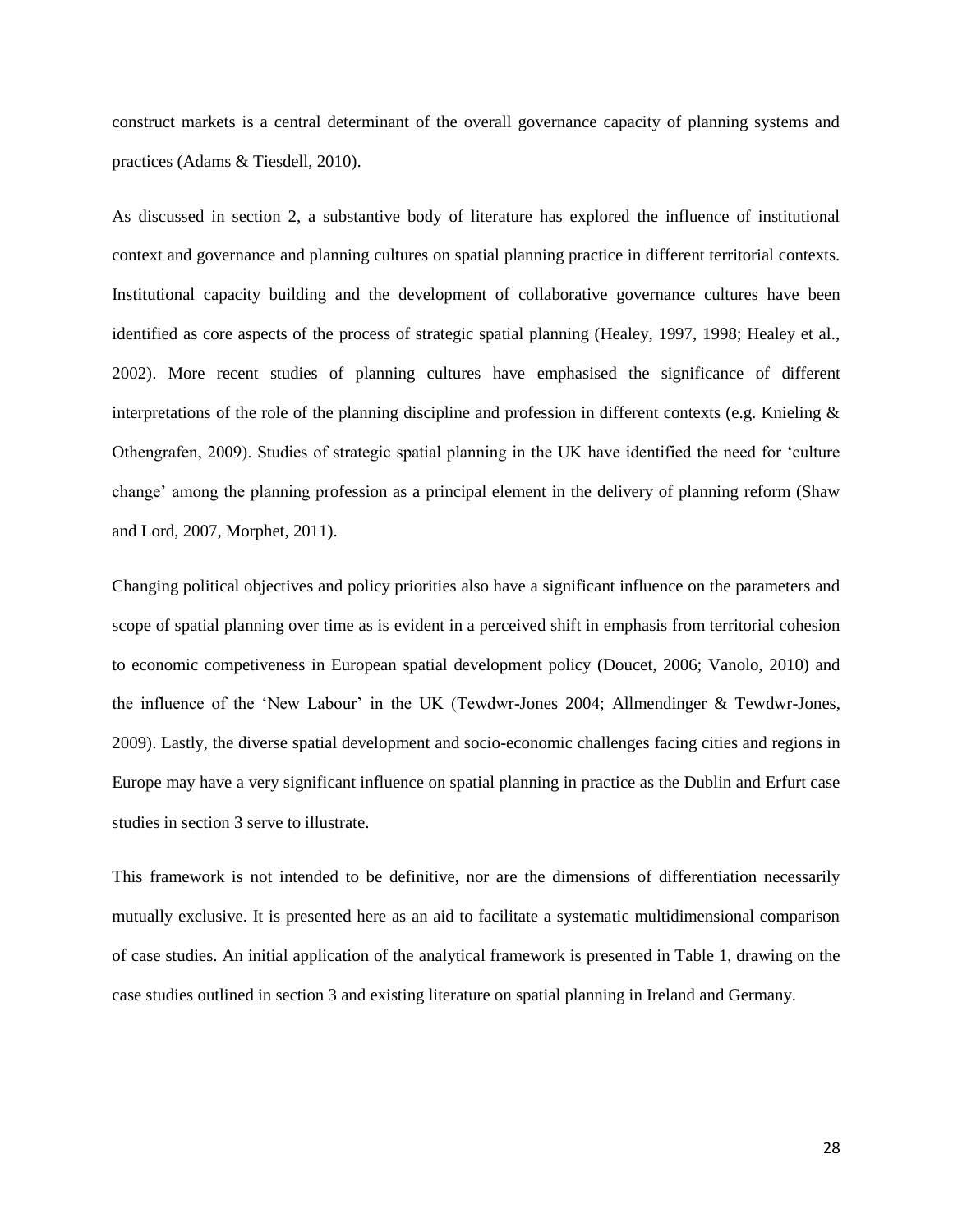| <b>Levels of Differentiation</b>                        | <b>Dublin</b>                             | Erfurt                                      |
|---------------------------------------------------------|-------------------------------------------|---------------------------------------------|
| Legal and administrative<br>frameworks                  |                                           | Strong tradition of spatial planning at all |
|                                                         | Discretionary system of land-use          | levels of government including binding      |
|                                                         | regulation located within highly          | local land-use plans. Significant           |
|                                                         | centralised policy and governance         | emphasis placed on coordination and         |
|                                                         | framework                                 | negotiation across levels of government.    |
|                                                         |                                           |                                             |
| <b>Planning Instruments</b>                             | Strong reliance on development control    | Traditional reliance on formal statutory    |
|                                                         | instruments. Introduction of strategic    | plans that provide a high level of          |
|                                                         | plans at national and regional levels     | certainty but are found to be inflexible    |
|                                                         | since late 1990s increasing scope for     | in the face of contemporary spatial         |
|                                                         | spatial planning to influence other       | development challenges. Recent use of       |
|                                                         | policy sectors                            | informal strategies in parallel to          |
|                                                         |                                           | statutory plans                             |
|                                                         | Predominantly sectoral institutional      | Integrated territorial approach to policy-  |
|                                                         | framework and locally-orientated          | making is comparatively well                |
| Institutional context and                               | governance culture. Institutional and     | developed. Recent strategic initiatives     |
| governance cultures                                     | capacity building and a shift in          | have sought to engage a wider range of      |
|                                                         | governance cultures are identified as     | stakeholders in policy-making to            |
|                                                         | necessary elements to effect a transition | increase the capacity to respond to         |
|                                                         | to a 'plan-led' system                    | contemporary challenges                     |
| Spatial development and<br>socio-economic<br>challenges | Rapid market-led growth over 'Celtic      | Ongoing structural demographic shifts       |
|                                                         | Tiger period (c. $1994 - 2007$ ) followed | and (socio-economic) shrinking              |
|                                                         | by sharp collapse in property markets     | processes with far-ranging spatial          |
|                                                         | and economic recession                    | consequences since German                   |
|                                                         |                                           | reunification in 1990                       |
| Political objectives and                                | Increased emphasis on sustainable         | Strong emphasis on sustainable land-use     |
|                                                         | development since 1997. Traditional       | development objectives since 2002.          |
|                                                         | tendency to equate spatial development    | Increasingly pragmatic orientation to       |
| policy imperatives                                      | with economic development leading to      | federal policy since 2006. Focus on         |
|                                                         | laissez faire planning system, increased  | economic competiveness tempered by          |
|                                                         | emphasis on economic competitiveness      | sustainable development concerns            |
|                                                         | in recent years.                          |                                             |

Table 1: Framework for Comparative Analysis Applied to the Dublin and Erfurt Case Studies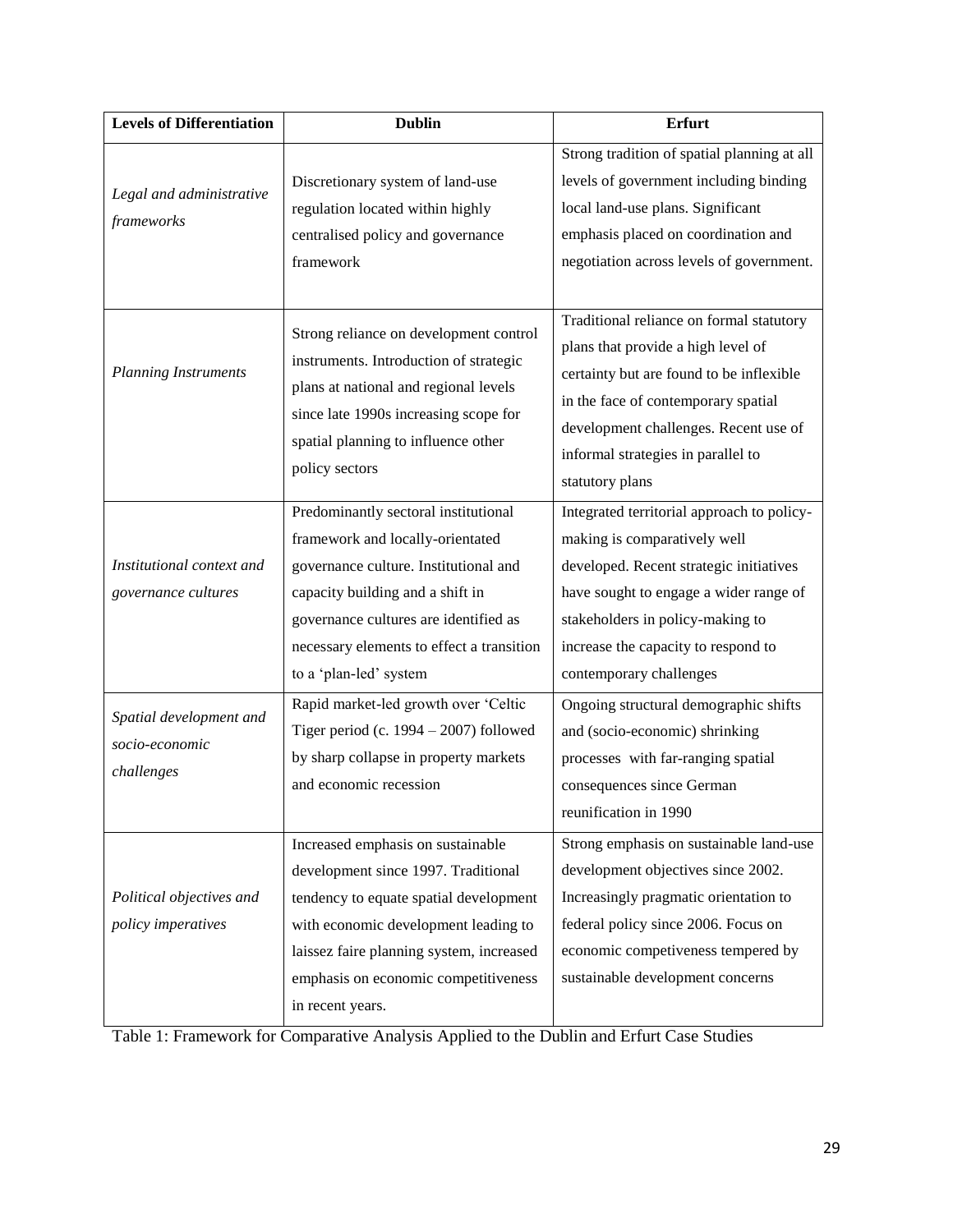#### **5. Conclusions**

This paper has identified the need for a contextualised approach to the study of spatial planning practices in European cities and regions. It presents a framework for comparative analysis and demonstrates its application in relation to two illustrative case studies focussed on contrasting recent experience of cityregional spatial planning. Although significant commonalities are found, it is evident that there is no single narrative of a shift to strategic spatial planning in Europe. The diversity of spatial development challenges, legal and administrative systems, institutional contexts, governance cultures and planning instruments in Europe makes it difficult to talk of policy convergence. Parallel, diverging or converging trajectories of change may found across the different dimensions of analysis.

Looking to the future, strategic spatial planning at the city-regional scale in Germany may be expected to be characterised by a focus on a number of distinct procedural aspects including the development of integrative and collaborative spatial policies at the city-regional level and an emphasis on innovation and transfer of good practice. In addition a number of substantive elements may be identified including further promotion of the 'European City', further consideration of environmental and social sustainability in the context of demographic shrinking and aging and the preferential development of brownfield sites. Current trends in the Dublin-city region and in Ireland more widely point to a further embedding of strategic spatial planning within a statutory planning system characterised by an increasingly strict hierarchy of spatial and land-use plans. In the context of the current recession and collapse in housing market, it is likely that the potential role of spatial planning in market regulation will be critically reassessed. At the same time city-regional scale spatial strategies are likely to place an enhanced emphasis on questions of economic competitiveness, leading to further challenges with respect to European and national policy goals of territorial cohesion and balanced regional development. Spatial planning strategies may increasingly serve to provide a focus for cross-sectoral policy coordination although this will depend significantly on institutional support and targeted allocation of public sector resources (see also Haughton et al 2010, 248).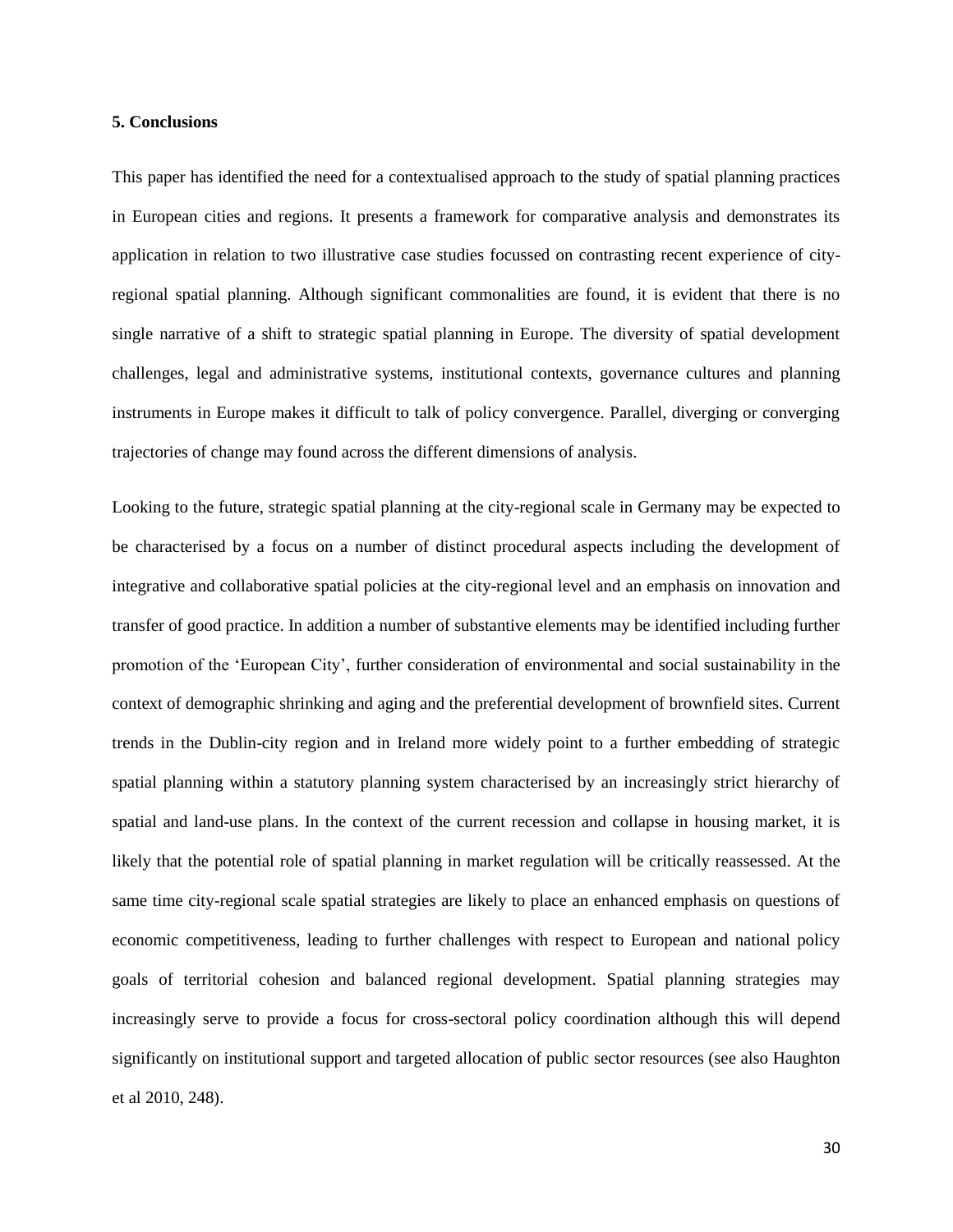In addition, the paper has pointed to the significance of the critical juncture between strategic policy making and formal regulatory and legal aspects of spatial planning. Thus, the integrated and complementary use of formal and informal instruments and mechanisms seems to be one possible and also very promissing way to develop more 'resilient' plans and planning policy frameworks in terms of evolving problems and challenges in both the Dublin and Erfurt city-region.

The framework for comparative analysis of spatial planning practices in Europe presented in this paper provides a point of departure for an enhanced comparative understanding of the 'governance capacity' of spatial planning systems, policies and strategies within diverse territorial contexts. In the context of a review of early 'innovative examplars' of regional-scale strategic spatial planning initiatives in Europe, Albrechts et al. (2003, 115) asked:

'What is their power to shape project proposals, budget allocations, and regulatory practices across a whole array of actors… Do they have the persuasive power to shift territorial development trajectories…?

This critical questioning continues to be as relevant and necessary in the current context, although a significant body of literature on European spatial planning has emerged and developed in the intervening period. As an analytical concept, governance capacity may be understood both in terms of the capacity to guide the spatial distribution of development and the capacity to act as a framework for the coordination of the spatial impacts of sectoral policies in light of the wider policy coordination ambitions associated with more recent spatial strategies. The two case studies presented in this paper highlight the extent to which the governance capacity of spatial strategies may in practice be highly contingent on the specificities of context within which the strategy is produced (whether it is one of dynamic, market-led development, or socio-economic shrinking and demographic aging).

It is evident, however that further contextual comparative analysis of spatial planning in Europe will require the development of an interactive dialogue among academic researchers, policymakers and planning practitioners. Such a dialogue would enable a fuller understanding of the specificity or generality of contemporary spatial development trends and ongoing processes of change within different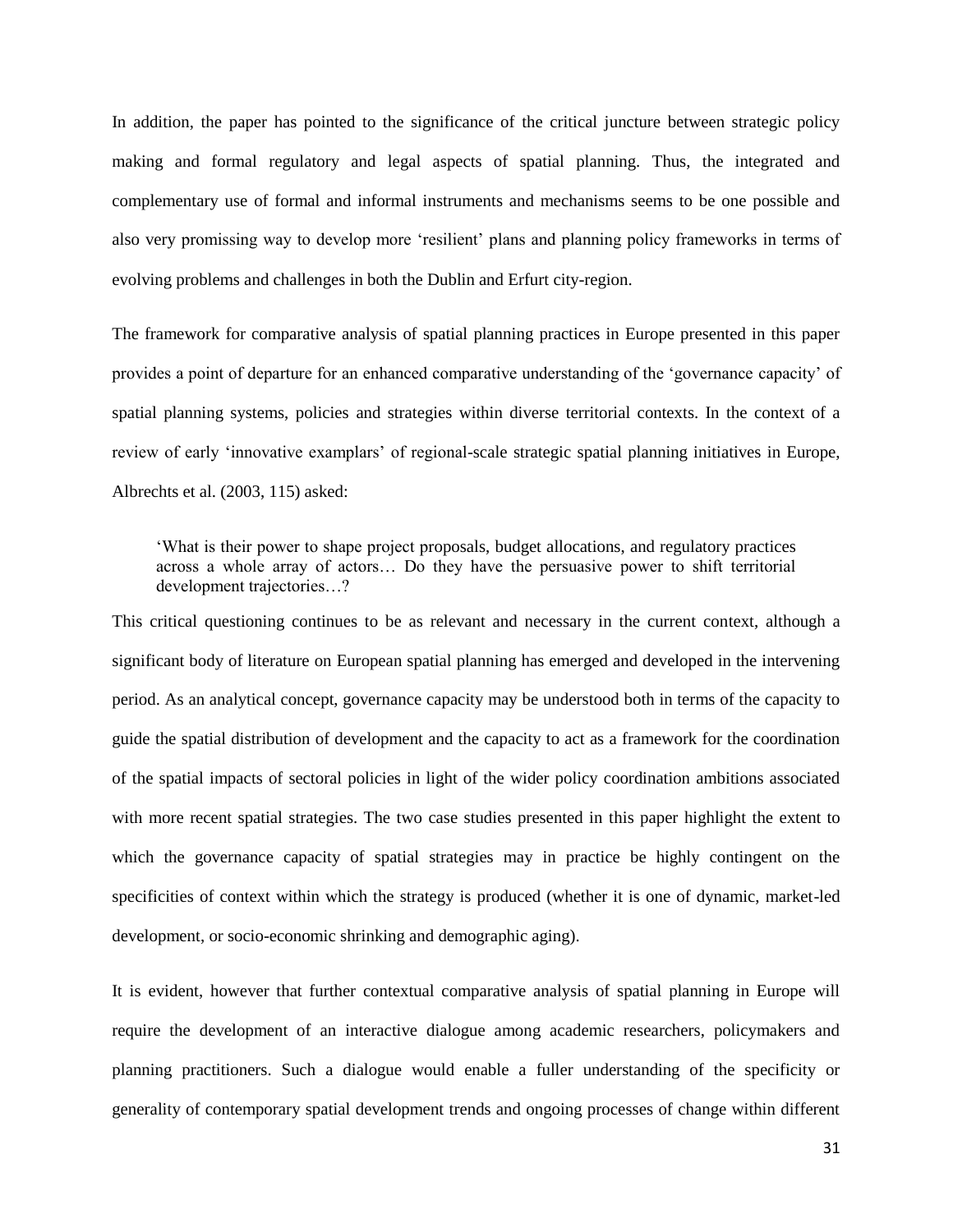territorial contexts and facilitate knowledge transfer that is constructive and informative for all stakeholders. An interactive dialogue on this basis, may further serve to create a bridge between the abstract theoretical focus on process and procedural aspects in the planning theory literature and the grounded empirical focus on territorial diversity and spatial development challenges characteristic of ESPON and similar policy-orientated research initiatives.

# **Acknowledgements**

The authors would like to thank Brendan Williams (University College Dublin) and John Henneberry, Malcolm Tait and Craig Watkins (University of Sheffield) who commented on earlier drafts of this paper. The paper in part draws on PhD research conducted by one of the authors at the School of Geography, Planning and Environmental Policy, University College Dublin.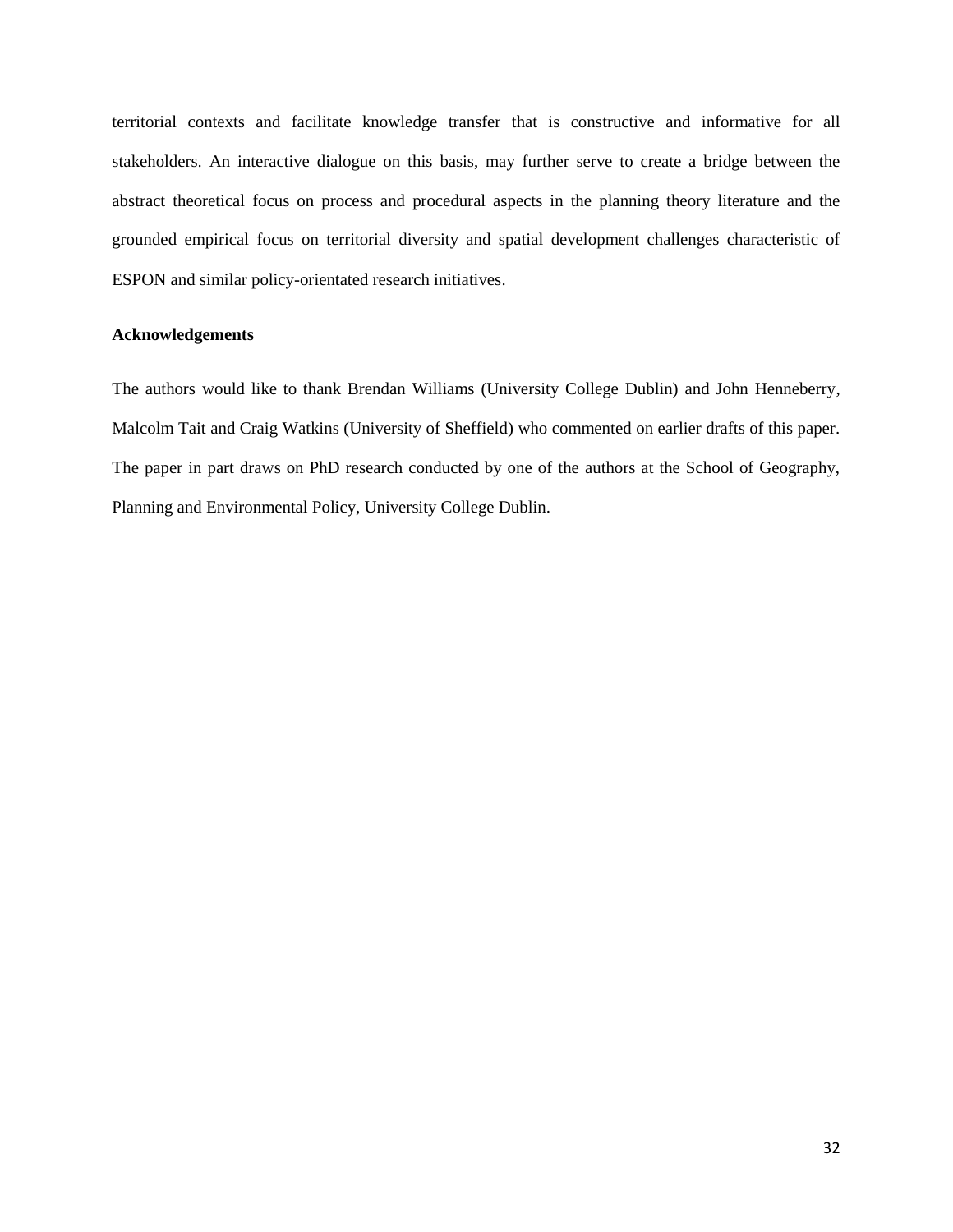#### **References**

Adams, D. & Tiesdell S. (2010) Planning as Market Actors: Rethinking State-Market Relations in Land and Property, *Planning Theory and Practice*, 11, (2), 187-207.

Adams, N. (2008) Convergence and Policy Transfer: An Examination of the Extent to which Approaches to Spatial Planning have converged within the Context of an Enlarged EU, *International Planning Studies,* 13**,** (1), 31-49.

Adams, N., Alden, J. & Harris, N. (2006a) Introduction: Regional Development and Spatial Planning in an Enlarged European Union, in Adams, N., Alden, J. & Harris, N. (eds) *Regional Development and Spatial Planning in an Enlarged European Union,* Aldershot: Ashgate, 3-16.

AG Erfurter Seen (2009) 'Das Regionale Entwicklungskonzept (REK)'. Arbeitsgemeinschaft Erfurter Seen. [http://www.erfurter-seen.de/rek/konzept.htm,](http://www.erfurter-seen.de/rek/konzept.htm) accessed 24/07/2009. *In German*.

Albrechts, L. (2004) Strategic (spatial) planning re-examined, Environment *and Planning B: Planning and Design,* 31, (5), 743-758.

Albrechts, L., Healey, P. & Kunzmann, K. R. (2003) Strategic Spatial Planning and Regional Governance in Europe, *Journal of the American Planning Association,* 69**,** (2), 113.

Allin, S. (2001) 'Rahmenmasterplanung Großwohnsiedlungen – am Beispiel Erfurt'. Diploma thesis in Spatial and Environmental Planning at the University of Kaiserslautern (Germany). 2001. *In German*.

Allmendinger, P. & Tewdwr-Jones, M. (2006) Territory, Identity of Spatial Planning, in Tewdwr-Jones, M. & Allmendinger, P. (eds) *Territory, Identity and Spatial Planning: Spatial Governance in a Fragmented Nation.* London and New York: Routledge, 3-21.

Allmendinger, P., Tewdwr-Jones, M. (2009) Embracing Change and Difference in Planning Reform: New Labour's Role for Planning in Complex Times, *Planning Practice and Research*, 24, 1, 71-81.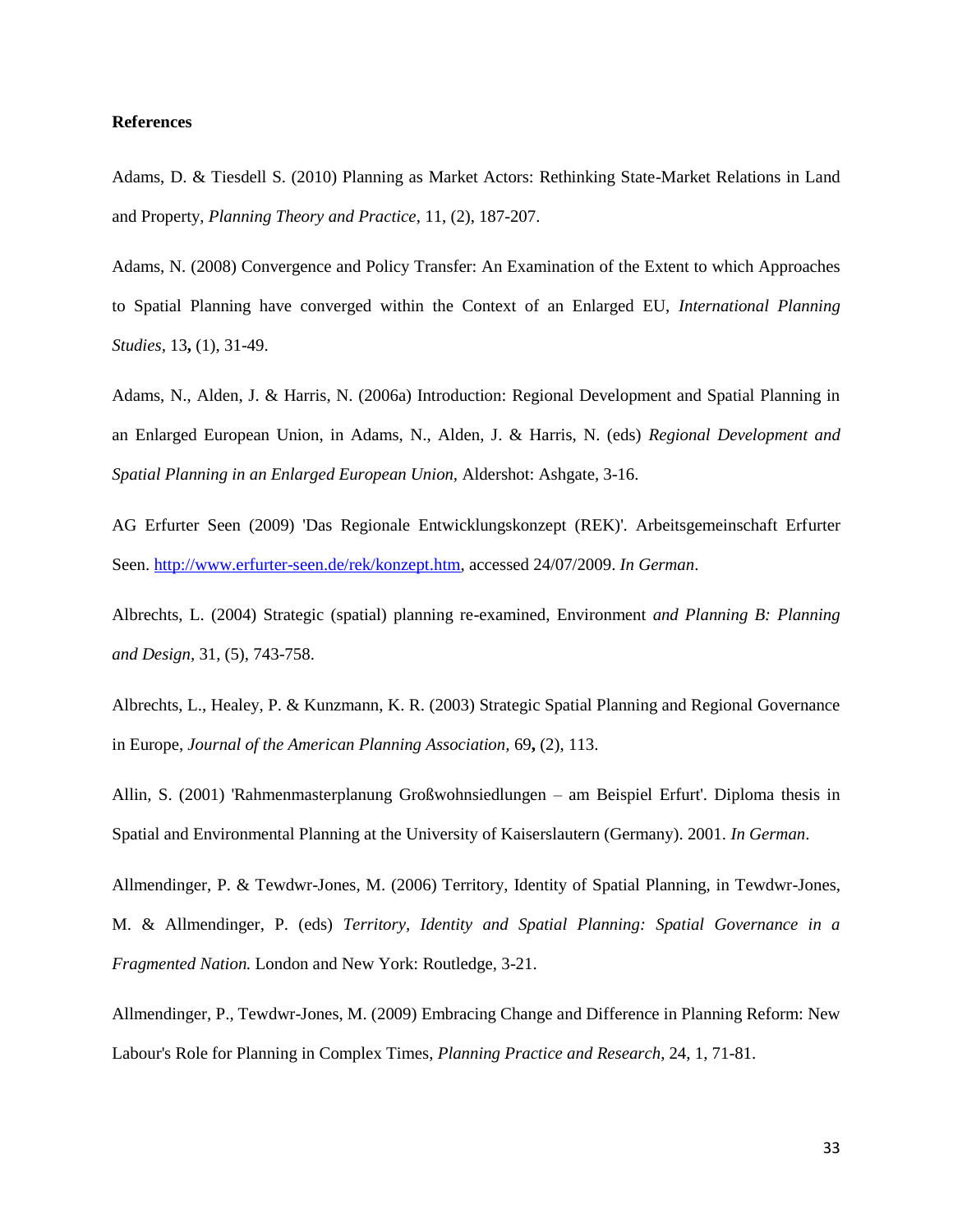BBR/BMVBS *Bundesamt für Bauwesen und Raumordnung/Bundesministerium für Verkehr, Bau und Stadtentwicklung* (2006): Perspectives of Spatial Development in Germany, Bonn/Berlin.

Böhme, K. & Waterhout, B. (2008) The Europeanisation of Spatial Planning, in Faludi, A. (ed) European Spatial Research and Planning, Cambridge MA: Lincoln Institute of Land Policy.

Catalan, B., Sauri, D. & Serra, P. (2008) Urban sprawl in the Mediterranean? Patterns of growth and change in the Barcelona Metropolitan Region 1993–2000, *Landscape and Urban Planning*, 85, (3-4), 174-184.

Commission of the European Communities (1997) *The EU Compendium of Spatial Planning Systems and Policies*, Luxembourg: Office for Official Publications of the European Communities.

Commission of the European Communities (2008) Green Paper on Territorial Cohesion: Turning territorial diversity into strength, [http://ec.europa.eu/regional\\_policy/consultation/terco/index\\_en.htm,](http://ec.europa.eu/regional_policy/consultation/terco/index_en.htm) accessed 12/04/2010.

Commission of the European Communities (CEC) (1999) *European Spatial Development Perspective: Towards a Balanced and Sustainable Development of the Territory of the European Union*, Luxembourg: Office for Official Publications of the European Communities.

Committee for Spatial Development (1999) *The European Spatial Development Perspective,*  Luxembourg: European Commission.

Convery, F., McInerney, D., Sokol, M. & Stafford, P. (2006) Organising Space in a Dynamic Economy – Insights for Policy from the Irish Experience, *Built Environment,* 32**,** (2), 172-183.

Dabinett, G. & Richardson, T. (2005) The Europeanization of Spatial Strategy: Shaping Regions and Spatial Justice through Governmental Ideas, *International Planning Studies,* 10**,** (3-4), 201-218.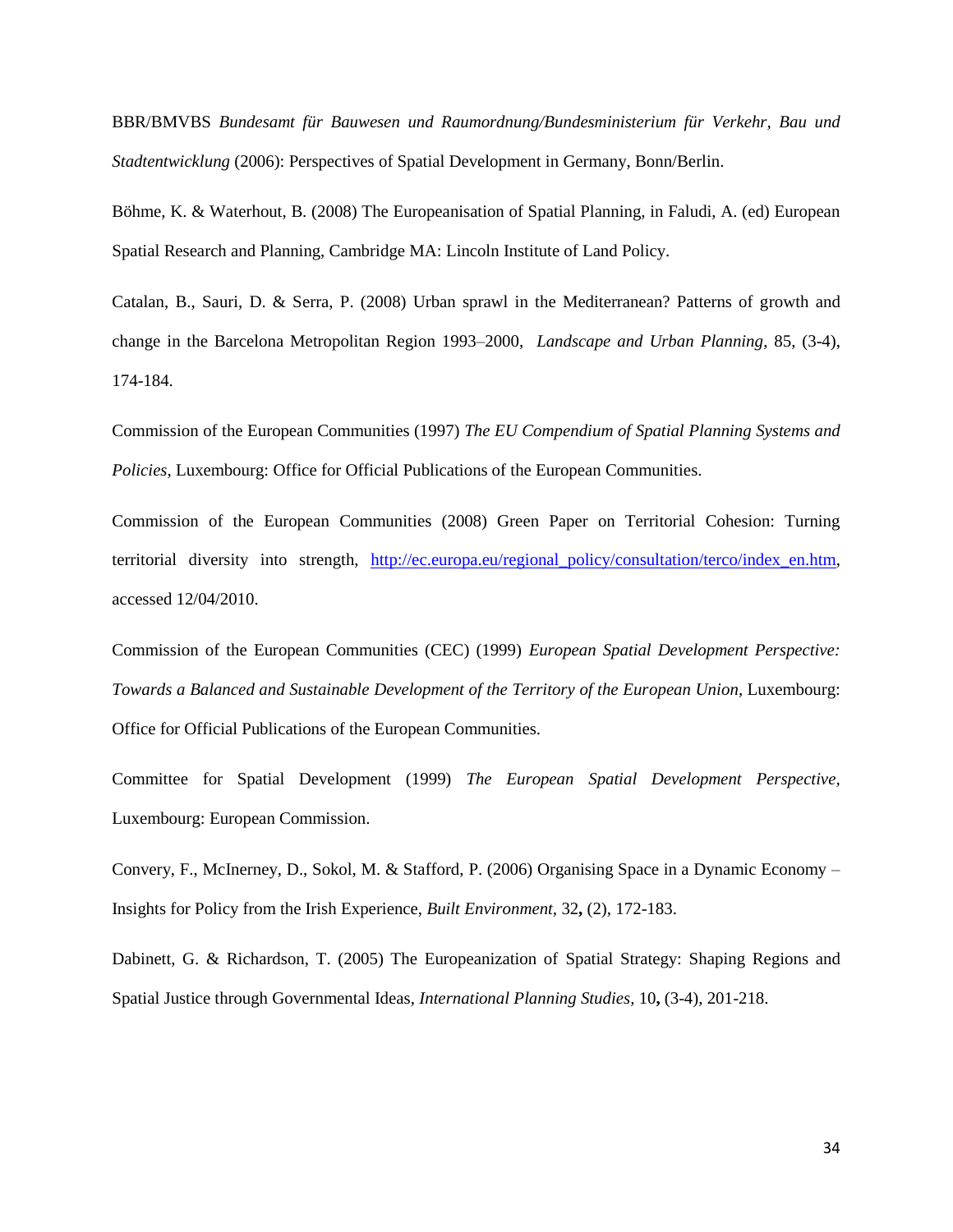Davoudi, S. & Strange, I. (2009) Space and Place in Twentieth Century Planning: an Analytical Framework and Historical Review, in Davoudi, S. & Strange, I. (eds) *Conceptions of Space and Place in Strategic Spatial Planning.* London: Routledge, 7-42.

Doucet, P. (2006) Territorial Cohesion of Tomorrow: A Path to Cooperation or Competition? *European Planning Studies*, 14, (10), 1473-1485.

Dühr, S., Colomb, C. & Nadin, V. (2010) European Spatial Planning and Territorial Cooperation, London: Routledge.

Erfurt (2007) Landeshauptstadt Erfurt Stadtverwaltung, 'Bevölkerung der Stadt Erfurt 2007 – Bestandsund Bewegungsdaten'. *Kommunalstatistisches Heft* 64. Erfurt 2007. [http://www.erfurt.de,](http://www.erfurt.de/) accessed 24/05/2009. *In German*.

Erfurt (2008) Landeshauptstadt Erfurt Stadtverwaltung, 'Erfurter Statistik – Statistischer Halbjahresbericht I/2008'. Erfurt 2008. [http://www.erfurt.de,](http://www.erfurt.de/) accessed 27/05/2009. *In German*.

ESPON (European Observation Network for Territorial Development and Cohesion (2010) *DEMIFER: Demographic and Migratory Flows Affecting European Regions and Cities – Draft Final Report*, [http://www.espon.eu/main/Menu\\_Projects/Menu\\_AppliedResearch/demifer.html,](http://www.espon.eu/main/Menu_Projects/Menu_AppliedResearch/demifer.html) accessed 09/08/2010.

European Environment Agency (2006) *Urban Sprawl in Europe: The Ignored Challenge,* EEA Report 10. Copenhagen: European Environment Agency.

Fabbro, S. & Haselsberger, H. (2009) Spatial Planning Harmonisation as a Condition for Trans-National Cooperation: The Case of the Alpine-Adriatic Area, *European Planning Studies*, 17, (9), 1335-1356.

Faludi, A. (2000) The Performance of Spatial Planning, *Planning Practice and Research,* 15**,** (4), 299- 318.

Faludi, A. (2004a) Spatial Planning Traditions in Europe: Their Role in the ESDP Process. *International Planning Studies,* 9**,** (2-3), 155-172.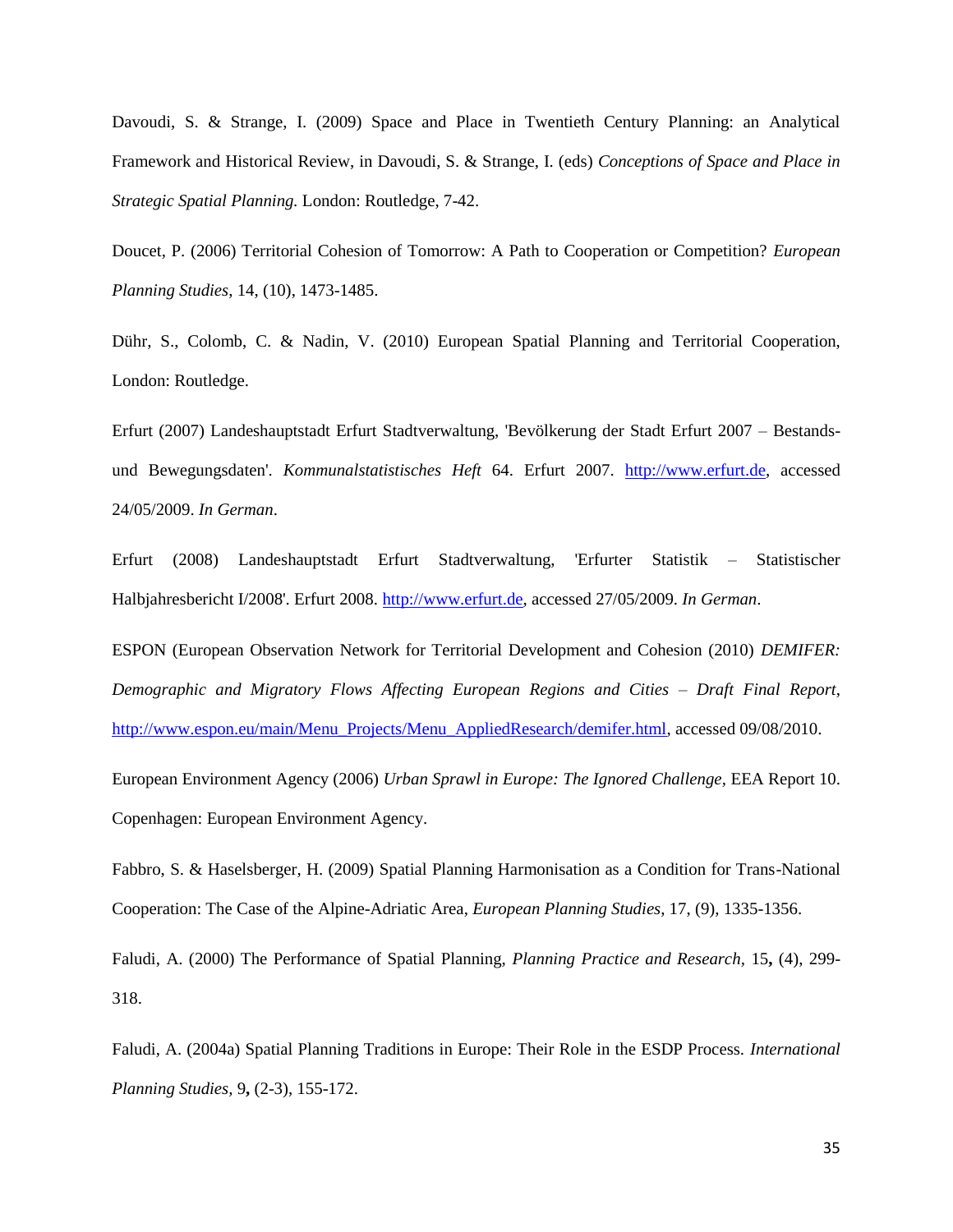Faludi, A. (2007a) Making Sense of the Territorial Agenda of the European Union. *European Journal of Spatial Development; Refereed Articles,* 25, [http://www.nordregio.se/EJSD/refereed25.pdf,](http://www.nordregio.se/EJSD/refereed25.pdf) accessed 25/05/2010.

Faludi, A. (2007b) (ed) *Territorial Cohesion and the European Model of Society*, Cambridge, MA, Lincoln Institute of Land Policy.

Faludi, A. (2010) European Spatial Planning: Past, Present and Future, *Town Planning Revie*w, 81, (1), 1- 22.

Friedmann, J. (2005) Globalisation and the Emerging Culture of Planning, *Progress in Planning*, 64, 183- 234.

Hajer, M. (2003) Discourse analysis and the study of policy making, *European Political Science*, 2(1), 61-65.

Harris, N. & Hooper, A. (2004) Rediscovering the Spatial in public policy and planning: an examination of the spatial content of sectoral policy documents, *Planning Theory and Practice,* 5**,** (2), 147-169.

Haughton, G., Allmendinger, P., Counsell, D. & Vigar, G. (2010) *The New Spatial Planning: Territorial management with soft spaces and fuzzy boundaries,* London: Routledge.

Healey, P. (1997) *Collaborative Planning: Shaping Places in Fragmented Societies, Hampshire:* Palgrave Macmillan.

Healey, P. (1998) Building Institutional Capacity through Collaborative Approaches to Urban Planning, *Environment and Planning: A,* 30**,** (9), 1531-1546.

Healey, P. (2003) The Communicative Turn in Planning Theory and its Implications for Spatial Strategy Formation, in Campbell, S. & Fainstein, S. S. (eds) *Readings in Planning Theory.* Oxford: Blackwell, 234-258.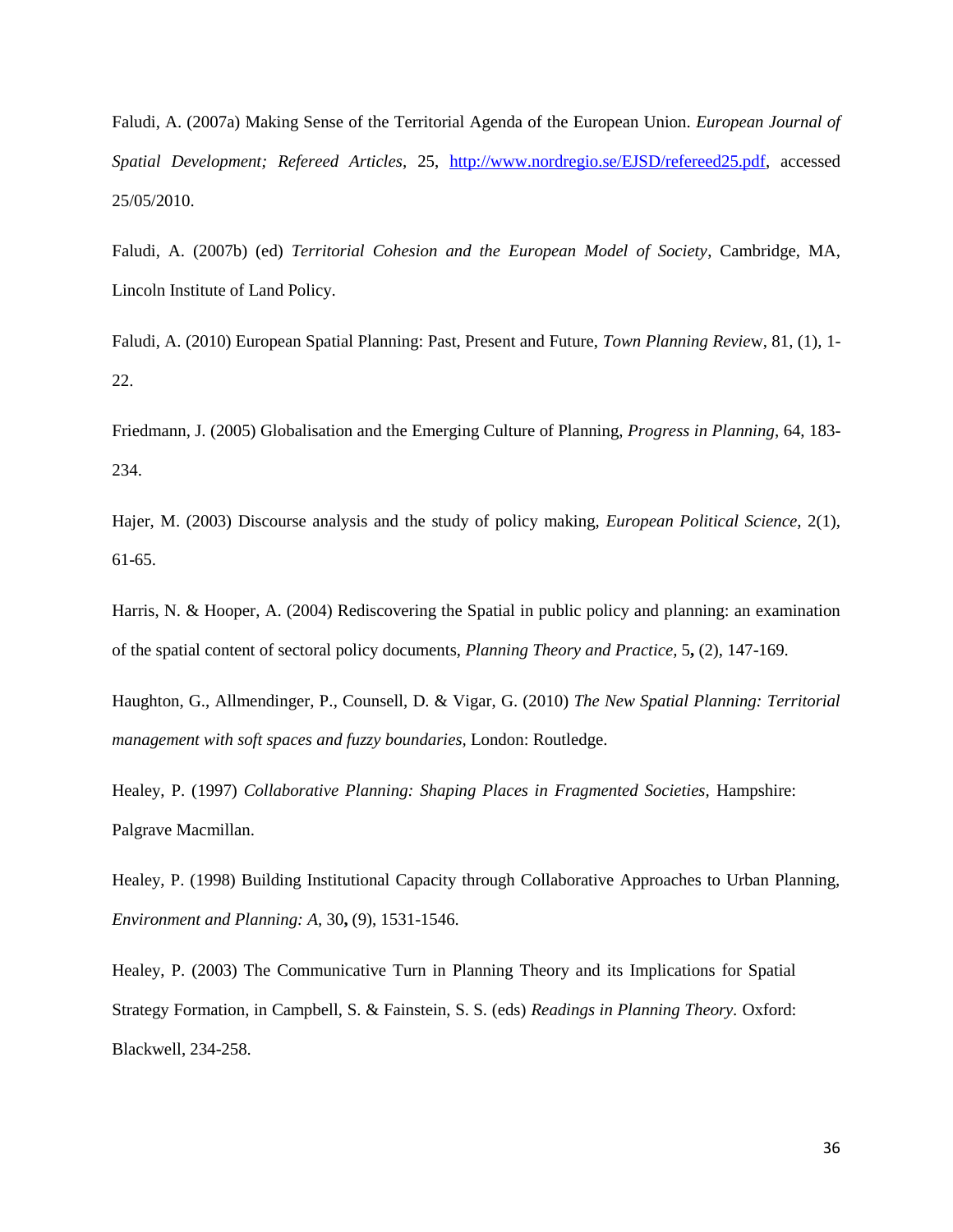Healey, P., Cars, G., Madanipour, A. & De Magalhaes, C. (2002) Transforming Governance, Institutionalist Analysis and Institutional Capacity, in Cars, G., Healey, P., Madanipour, A. & De Magalhaes, C. (eds) *Urban Governance, Institutional Capacity and Social Milieux.* Aldershot: Ashgate, 6-28.

Healey, P., Khakee, A., Motte, A. & Needham, B. (eds) (1997) *Making Strategic Spatial Plans: Innovation in Europe,* London: UCL Press.

Hopkins, L. D. (2001) *Urban Development: The Logic of Making Plans*, London: Island Press.

Jensen, O. B. & Richardson, T. (2004) *Making European Space: mobility, power and territorial identity,*  London and New York: Routledge.

Kitchin, R., Gleeson, J., Keaveney, K. & O' Callaghan, C. (2010) A Haunted Landscape: Housing and Ghost Estates in Post-Celtic Tiger Ireland*, NIRSA Working Paper Series*, 59, Maynooth: National Institute for Regional and Spatial Analysis, National University of Ireland Maynooth.

Knieling, J. & Othengrafen, F. (2009) Preface: Spatial Planning and Culture – symbiosis for a better understanding of cultural differences in planning systems, traditions and practices, in Knieling, J. & Othengrafen. F. (eds) *Planning Cultures in Europe. Decoding Cultural Phenomena in Urban and Regional Planning*, Aldershot: Ashgate.

Kunzmann, K. R. (2006) The Europeanisation of Spatial Planning, in Adams, N., Alden, J. & Harris, N. (eds) *Regional Development and Spatial Planning in an Enlarged European Union.* Aldershot: Ashgate, 43-64.

Lloyd, G. M. & Peel, D. (2005) Tracing a Spatial Turn in Planning Practice in Scotland. *Planning Practice and Research,* 20**,** (3), 313-325.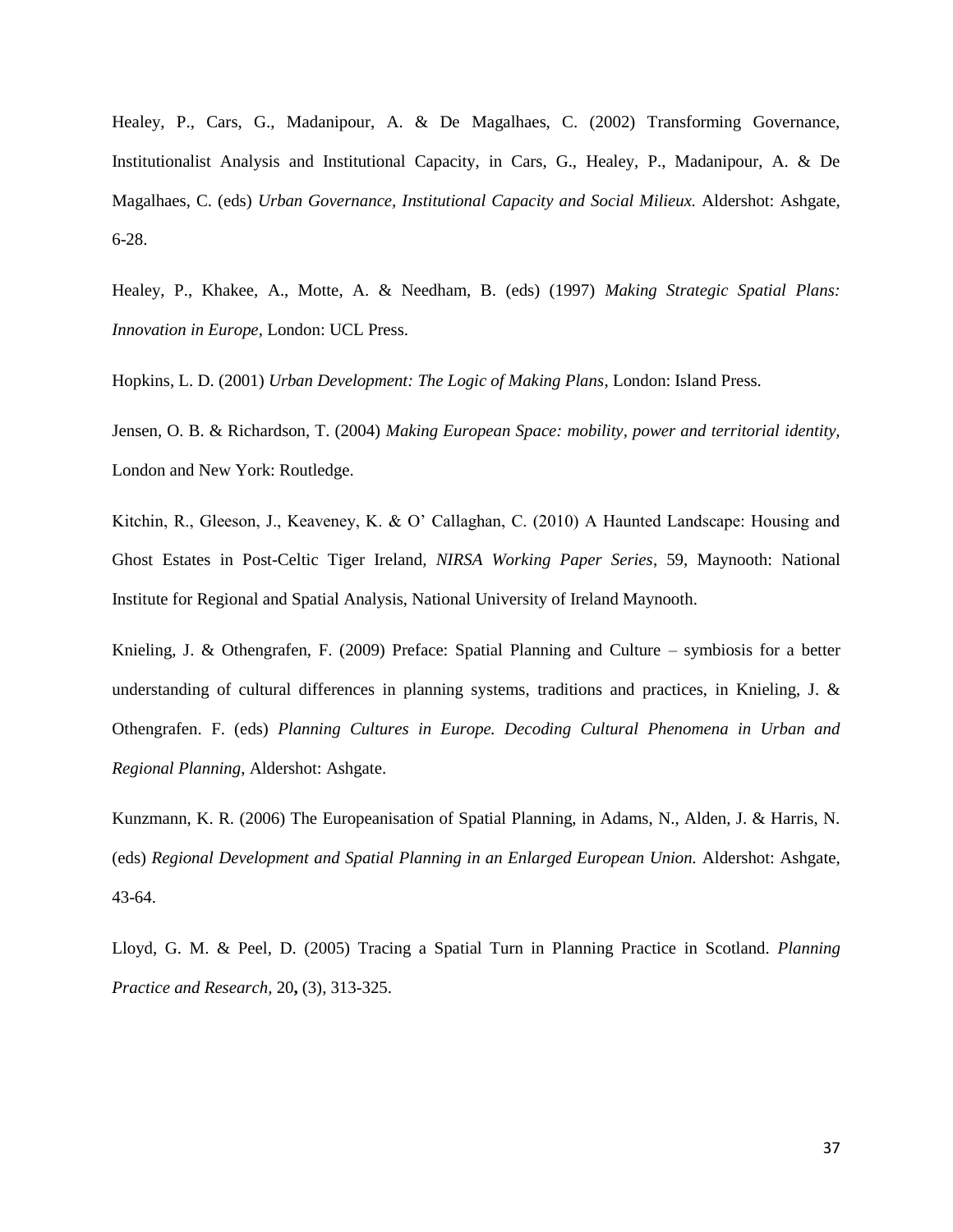Maldonado, J. L. (2003) Metropolitan government and development strategies in Madrid, in Salet, W., Thornley, A. & Kreukels, A. (eds) *Metropolitan Governance and Spatial Planning: Comparative Case Studies of European City-Regions*, London and New York: Spon Press, 359-374.

Morphet, J. (2011) *Effective Practice in Spatial Planning,* London: Routledge.

Nadin, V. (2007) The Emergence of the Spatial Planning Approach in England, *Planning Practice and Research,* 22**,** (1), 43-62.

Newman, P. & Thornley, A. (1996) *Urban planning in Europe: International Competition, National Systems, and Planning Projects*, London, Routledge.

Pahl-Weber, E. & Henckel, D. (2008) The Planning System and Planning Terms in Germany – A Glossary' Academy for Spatial Research and Planning (ed.), *Studies in Spatial Development*, 7. Hanover.

RPGMT – Regionale Planungsgemeinschaft Mittelthüringen (2010) Modellvorhaben der Raumordnung, [http://www.regionalplanung.thueringen.de/rpg/mittel/themen\\_projekte/moro/ziel/index.asp,](http://www.regionalplanung.thueringen.de/rpg/mittel/themen_projekte/moro/ziel/index.asp) accessed 11/06/2010).

Salet, W. & Faludi, A. (eds) (2000) *The Revival of Strategic Spatial Planning,* Amsterdam: Royal Netherlands Academy of Arts and Sciences.

Salet, W., Thornley, A. & Kreukels, A. (2003a) Institutional and Spatial Coordination in European Metropolitan Regions, in Salet, W., Thornley, A. & Kreukels, A. (eds) *Metropolitan Governance and Spatial Planning: Comparative Case Studies of European City-Regions*, London and New York: Spon Press, 3-19.

Sartorio, F. S. (2005) Strategic Spatial Planning: A Historical Review of Approaches, its Recent Revival, and an Overview of the State of the Art in Italy, *DISP – The Planning Review*, 162 (3), 26-40.

Schmidt, S. (2009) Land Use Planning Tools and Institutional Change in Germany: Recent Developments in Local and Regional Planning, *European Planning Studies*, 17, (12), 1907-1921.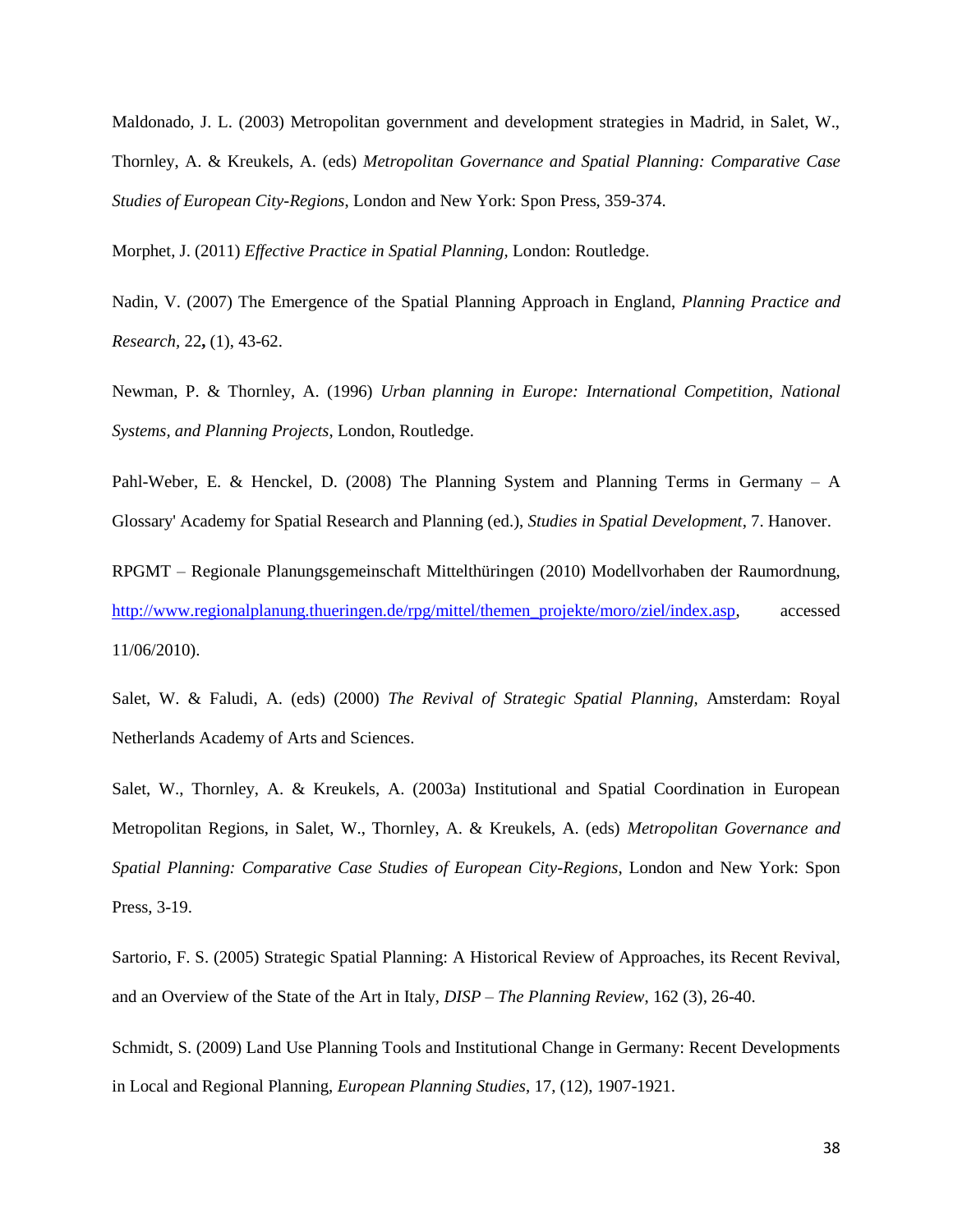Shaw, D. & Lord, A. (2007) The Cultural turn? Culture change and What it Means for Spatial Planning in England, *Planning Practice and Research*, 22, 63–78.

Staats, J. (2006) The new concepts of spatial planning – possibilities for their implementation through federal spatial planning, in BBR (ed.): *Informationen zur Raumentwicklung*, Issue 11/12.2006.

Sykes, O. (2008) The Importance of Context and Comparison in the Study of European Spatial Planning, *European Planning Studies,* 16**,** (4), 537-555.

Tewdwr-Jones, M. (2004) *The Planning Polity*, London: Routledge.

The Federal Government (2002) Perspectives for Germany – Our Strategy for Sustainable Development, Berlin.

The Federal Government (2008) For a Sustainable Germany – Progress Report 2008 on the National Strategy for Sustainable Development, Berlin.

TLS (2007) Thüringer Landesamt für Statistik (TLS), 'Statistischer Bericht, Entwicklung der Bevölkerung Thüringens von 2007 bis 2020 nach Kreisen – Bevölkerungsvorausberechnung'. Erfurt 2007. [http://www.tls.thueringen.de,](http://www.tls.thueringen.de/) accessed 27/05/2009. *In German*.

TLS (2009) Thüringer Landesamt für Statistik (TLS), 'Statistischer Bericht, Bruttoinlandsprodukt in Thüringen 1998 bis 2008 – Ergebnisse der 2. Fortschreibung 2008'. Erfurt 2009. [http://www.tls.thueringen.de,](http://www.tls.thueringen.de/) accessed 27/05/2009. *In German*.

TMBLM (2009a) 'Raumbeobachtung'. Thüringer Ministerium für Bau, Landesentwicklung und Medien (TMfBLM). [http://www.thueringen.de/de/tmblm/rolp/raumbeobachtung/,](http://www.thueringen.de/de/tmblm/rolp/raumbeobachtung/) accessed 16/07/2009. *In German*.

TMBLM (2009b) 'Regionale Entwicklungskonzepte'. Thüringer Ministerium für Bau, Landesentwicklung und Medien (TMfBLM). [http://www.thueringen.de/de/tmblm/rolp/regentw/,](http://www.thueringen.de/de/tmblm/rolp/regentw/) accessed 16/07/2009. *In German*.